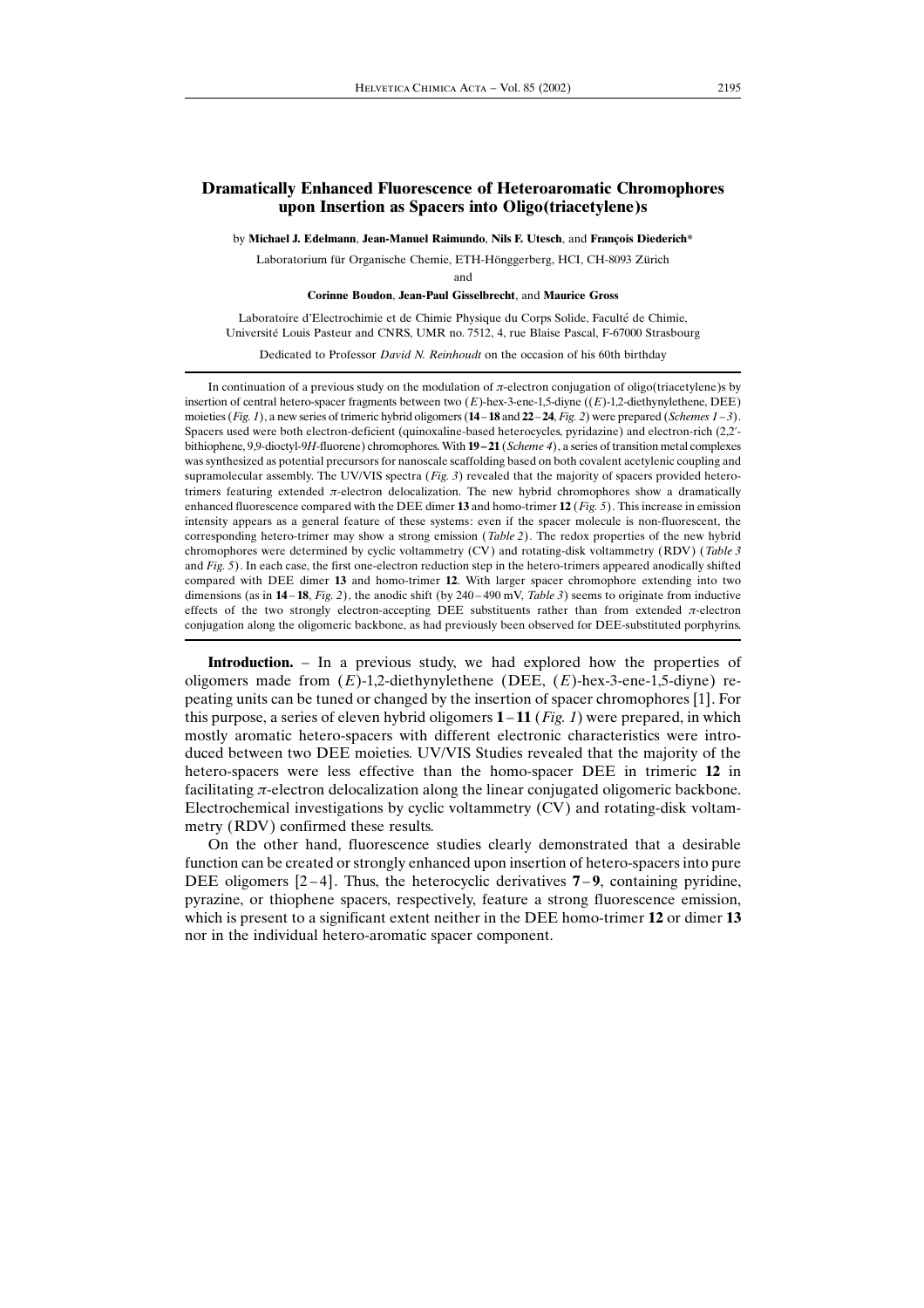

Fig. 1. First series of trimeric hybrid oligomers prepared by incorporation of different hetero-spacers between two DEE moieties [1]

The hybrid oligomers were subsequently found to be valid models for extrapolating the properties of the corresponding longer-chain polymers [5]. Hay oligomerization [6] of terminally bis-deprotected 2 provided two soluble polymers (degrees of polymerization  $X_n = 19$  (16 900 Dalton) and 23 (20 600 Dalton)), which exhibited fluorescence emissions (fluorescence quantum yields  $\Phi_F = 0.44$  and 0.51, resp.) of nearly similar intensity to that measured for the hybrid trimer ( $\Phi$ <sub>F</sub> = 0.73).

Encouraged by these results, we engaged in the preparation of a novel series of hybrid trimers and related transition metal complexes featuring both electron-deficient spacers (such as quinoxaline-based heterocycles (in  $14-21$ ) or pyridazine  $(22)$ ) and electron-rich spacers (such as  $2,2'$ -bithiophene (23) and 9,9-dioctyl-9H-fluorene (24); Fig. 2). We show, by UV/VIS and electrochemical studies, that the electronic properties of the hetero-trimers strongly depend on the nature of the spacer chromophore. Furthermore, we provide evidence that a dramatically enhanced fluorescence intensity (compared with DEE dimer 13, homo-trimer 12 or the parent spacer) is a general characteristic of this type of hetero-trimeric oligomers.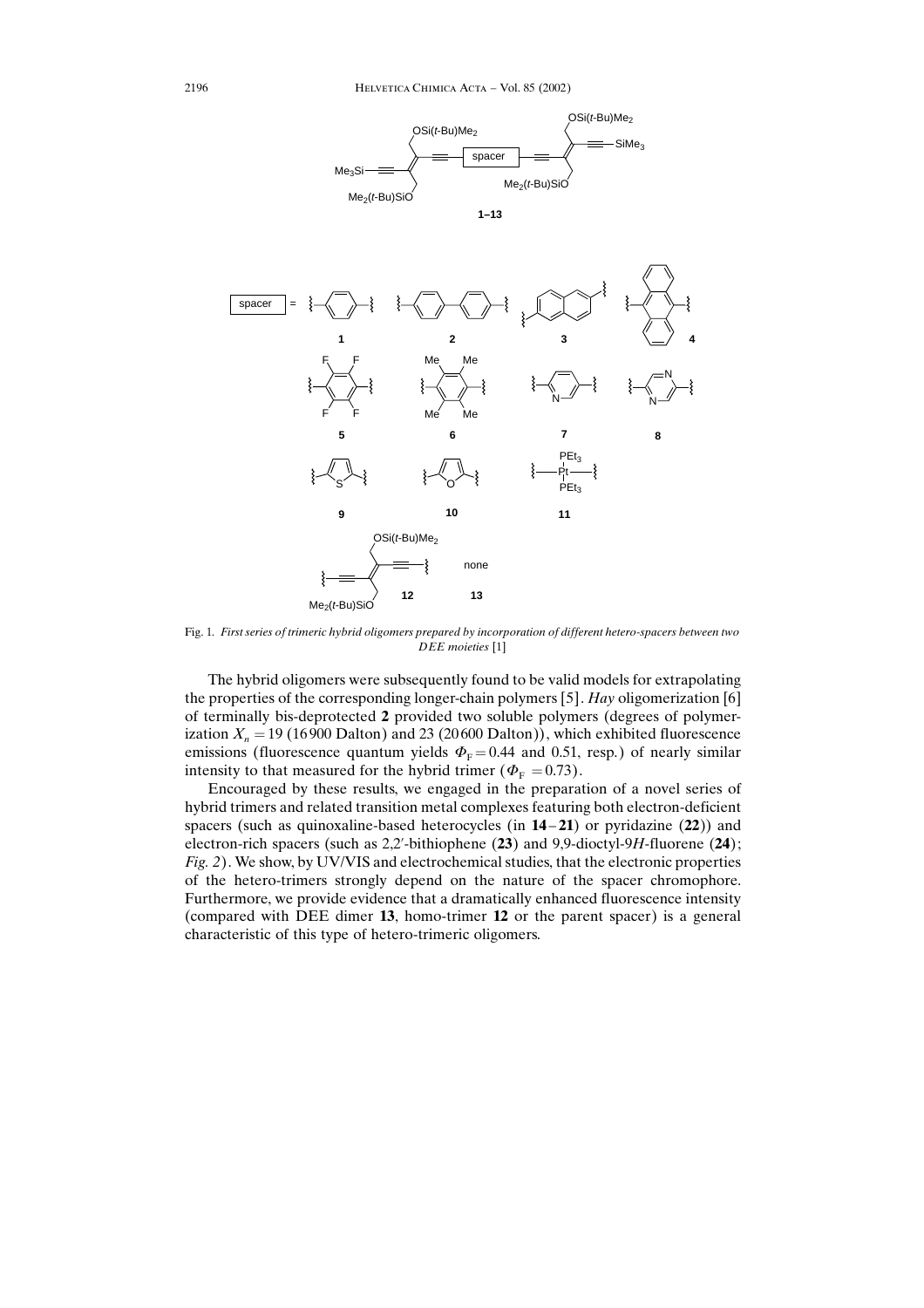

Fig. 2. New series of trimeric hybrid oligomers obtained by insertion of spacer chromophores into two DEE units

**Results and Discussion.**  $- 2.1$ . Synthesis. The key step in the synthesis of the new hetero-trimers  $14 - 18$  and  $22 - 24$  was the Pd-catalyzed Sonogashira cross-coupling reaction [7] with 2 equiv. of monoprotected DEE 25 ( $R = Et_3Si$ ) or 26 ( $R = Me_3Si$ ), and the appropriately dihalogenated spacer derivative  $27 - 34$  (Scheme 1). The detailed reaction conditions are listed in Table 1. As a side product, these reactions afforded small quantities of Me<sub>3</sub>Si- (13) or Et<sub>3</sub>Si-end-capped DEE dimer (usually *ca.* 5%) because of homo-coupling of 26 and 25, respectively. Yields in the double crosscoupling reaction varied between 27 and 85%, with electron-deficient dihalides being the best coupling partners, a previously shown trend [8]. An unexpectedly low yield of 27% was obtained in the coupling of 3,6-diiodopyridazine due to problems with the purification of 22.

The synthesis of the dihalogenated spacer precursors  $27 - 34$  is summarized in Schemes 2 and 3. Compound 27 was prepared in high yield (88%) by bromination of commercially available 2,1,3-benzothiadiazole  $(35)$ . Reduction of 27 with NaBH<sub>4</sub> gave 1,2-diamine 36 that was condensed with appropriate 1,2-dicarbonyl derivatives to give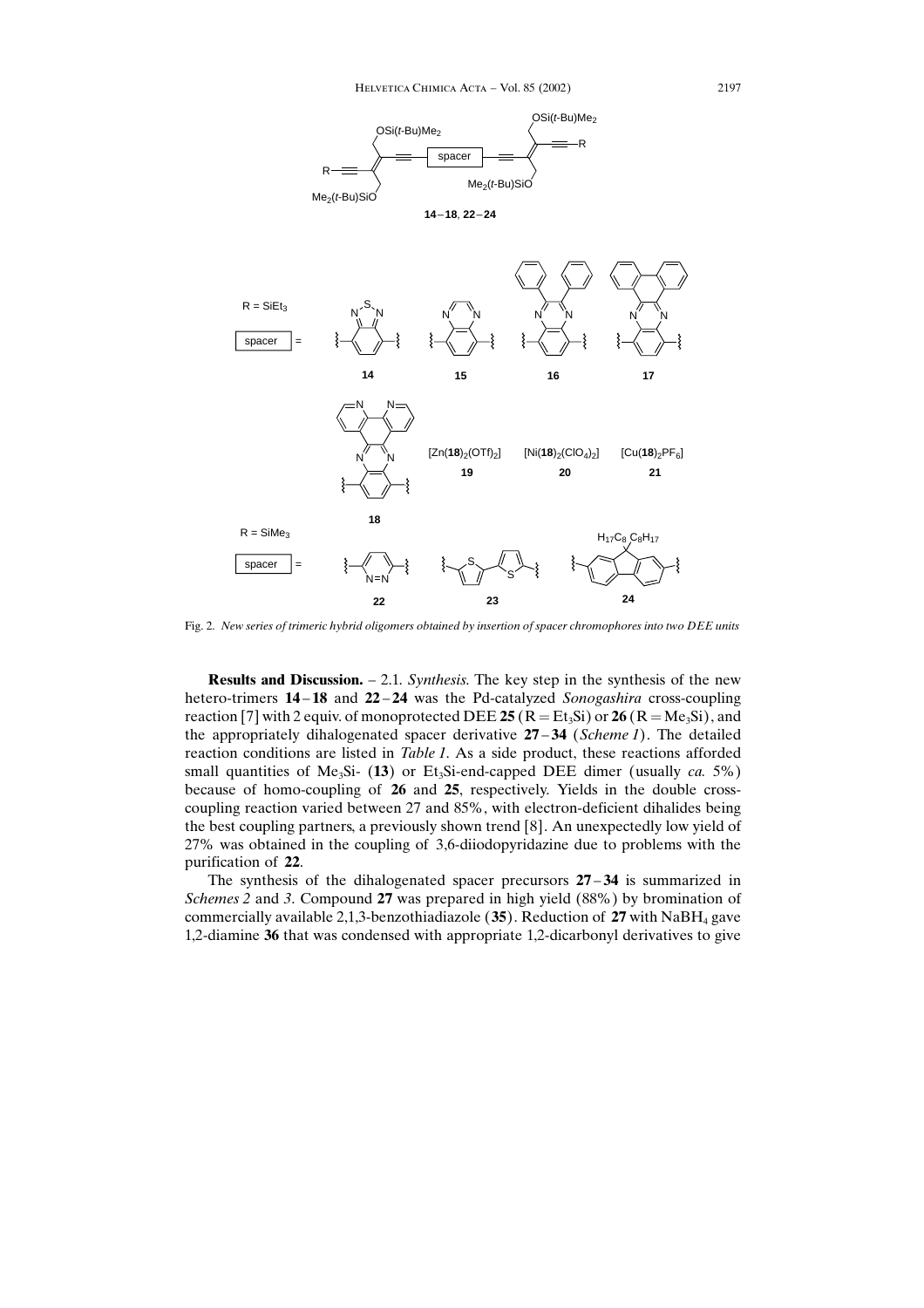## Scheme 1. General Preparation of the Hybrid Oligomers  $14 - 18$  and  $22 - 24$ . The detailed reaction conditions are listed in Table 1.



Table 1. Reaction Conditions for the Cross-Coupling of DEEs 25 or 26 with the Bis-Functionalized Chromophores X-Spacer-X Affording the Hybrid Oligomers  $14-18$  and  $22-24$ 

| Compound | <b>DEE</b>      | $X$ -Spacer-X <sup>a</sup> ) | Reaction conditions                                                                  | Yield $[\%]$ |  |
|----------|-----------------|------------------------------|--------------------------------------------------------------------------------------|--------------|--|
| 14       | $25^{b}$ )      | 27                           | $CH_2Cl_2/NEt_3$ 1:1, r.t., 18 h $\circ$ )                                           | 70           |  |
| 15       | $25^{b}$ )      | 28                           | $CH_2Cl_2/NEt_3$ 1:1, r.t., 18 h $\circ$ )                                           | 48           |  |
| 16       | $25^{b}$ )      | 29                           | CH <sub>2</sub> Cl <sub>2</sub> /NEt <sub>3</sub> 1:1, reflux, 18 h <sup>c</sup> )   | 43           |  |
| 17       | 25 <sup>b</sup> | 30                           | CH <sub>2</sub> Cl <sub>2</sub> /NEt <sub>3</sub> 1:1, reflux, 18 h $\circ$ )        | 56           |  |
| 18       | $25d$ )         | 31                           | CH <sub>2</sub> Cl <sub>2</sub> /NEt <sub>3</sub> 2 : 1, reflux, 18 h <sup>c</sup> ) | 65           |  |
| 22       | 26 <sup>d</sup> | 33                           | THF/(i-Pr) <sub>2</sub> NH, $60^{\circ}$ , 21 h $\circ$ )                            | 27           |  |
| 23       | 26 <sup>d</sup> | 32                           | PhMe/NEt <sub>3</sub> , $60^{\circ}$ , 48 h $^{\circ}$ )                             | 52           |  |
| 24       | 26 <sup>b</sup> | 34                           | NEt <sub>3</sub> , 70 $^{\circ}$ , 23 h <sup>f</sup> )                               | 85           |  |

<sup>a</sup>) 1 Equiv. was used. <sup>b</sup>) 2.4 Equiv. were used. <sup>c</sup>) [PdCl<sub>2</sub>(PPh<sub>3</sub>)<sub>2</sub>] (5 mol-%) and CuI (6 mol-%) were employed as catalysts under an Ar atmosphere. d) 2.0 Equiv. were used.  $\degree$  [PdCl<sub>2</sub>(PPh<sub>3</sub>)<sub>2</sub>] (3 mol-%) and CuI (7 mol-%) under Ar. <sup>f</sup>) [PdCl<sub>2</sub>(PPh<sub>3</sub>)<sub>2</sub>] (1.2 mol-%) and CuI (2.4 mol-%) under Ar.

the quinoxaline-based spacers (glyoxal  $\rightarrow$  28; benzyl  $\rightarrow$  29; phenanthrene-9,10-dione  $\rightarrow$  $\rightarrow$  30; 1,10-phenanthroline-5,6-dione (37)  $\rightarrow$  31) [9-11]. Compound 37 was synthesized in 22% yield by oxidizing 1,10-phenanthroline (38) with bleach and then heating to reflux in a mixture of aqueous  $H_2SO_4/HNO_3$  [10] [12-15].

The 2,2-bithiophene spacer 32 was prepared by iodination of commercially available 2,2'-bithiophene  $(39; Scheme 3)$  [16]. The pyridazine spacer 33 was synthesized via a route starting from maleic anhydride (40) [17] [18]; treatment with  $N_2H_4$  HCl yielded hydrazide 41 that was transformed into 33 by two consecutive aromatic nucleophilic substitutions with POCl<sub>3</sub> and ICl/HI. Compound 34 was obtained by dialkylation of 2,7-dibromo-9H-fluorene  $(42)$  [19] [20].

The new hybrid oligomers  $14 - 18$  and  $22 - 24$  were isolated as solids that melt without decomposition and are stable to light exposure and air under standard laboratory conditions.

Complexation of the bidentate 1,10-phenanthroline-type ligand in 18 with transition-metal ions  $(Zn^{2+}, Ni^{2+},$  and  $Cu^{+})$  provided complexes 19-21, potential building blocks for ladder-type oligomers or polymers. Formation of  $19-21$  was

2198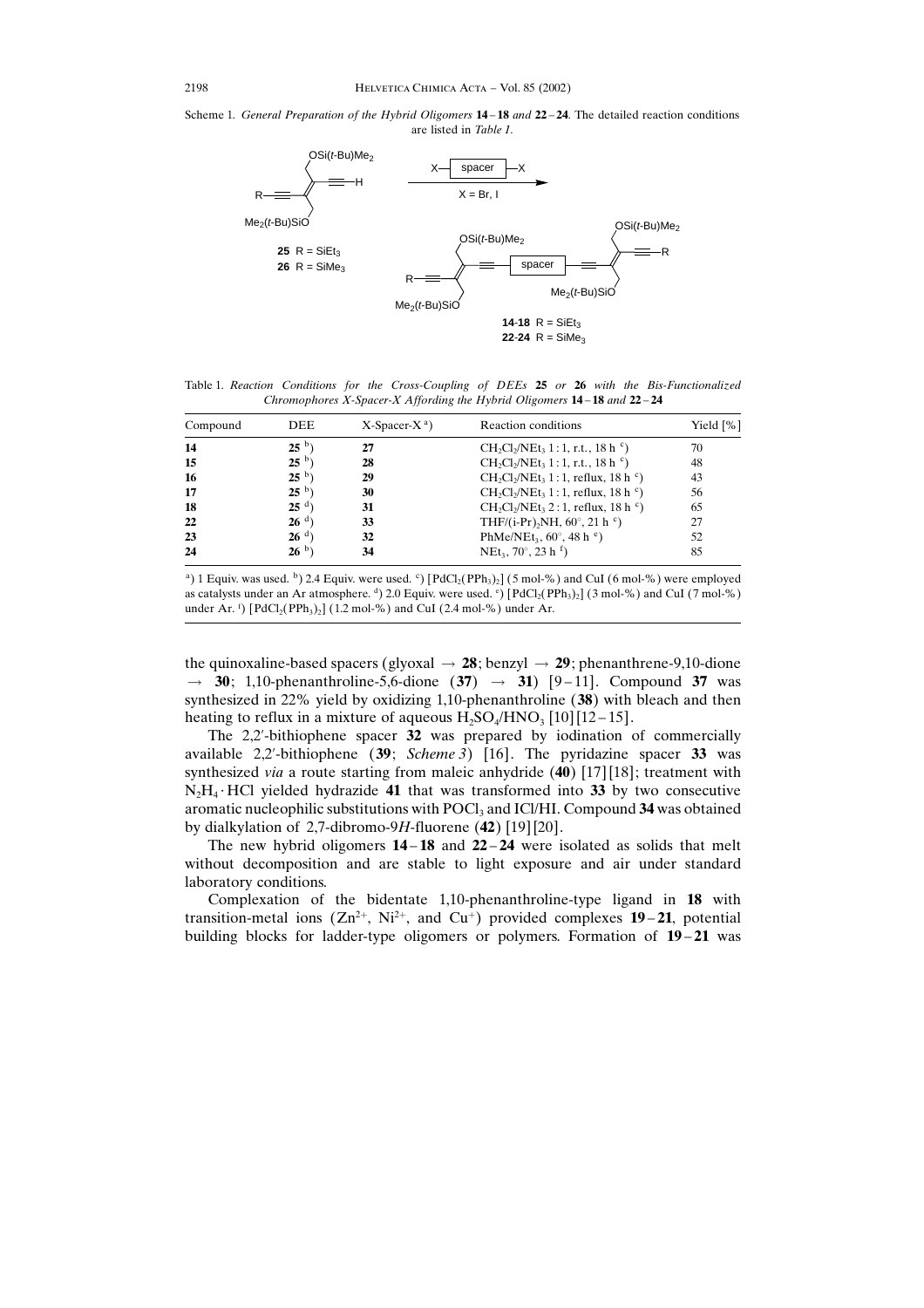Scheme 2. Synthesis of the Halogenated Spacer Compounds  $27 - 31$ 



a) Br<sub>2</sub>, HBr (48% in H<sub>2</sub>O),  $\Delta$ , 2 h; 88%. *b*) NaBH<sub>4</sub>, EtOH,  $0^{\circ} \to$  r.t., 20 h; 87%. *c*) Glyoxal (40% in H<sub>2</sub>O), EtOH,  $\Delta$ , 3h; 40%. d) Benzil, EtOH,  $\Delta$ , 1h; 70%. e) Phenanthrene-9,10-dione, EtOH/AcOH 20:1,  $\Delta$ , 2h; 80%.  $f$ ) i) 1,10-Phenanthroline, bleach, CHCl<sub>3</sub>, 6 h; ii) H<sub>2</sub>SO<sub>4</sub>/HNO<sub>3</sub>/H<sub>2</sub>O,  $\Delta$ , 6 h; 22%. g) 37, EtOH,  $\Delta$ , 3 h; 91%.

Scheme 3. Synthesis of the Halogenated Spacer Compounds 32-34



a) HgO, I<sub>2</sub>, PhH, 0°  $\rightarrow$  r.t., 24 h; 48%. *b*) N<sub>2</sub>H<sub>4</sub> · 2 HCl, H<sub>2</sub>O, 100°, 3 h; 92%. *c*) POCl<sub>3</sub>,  $\Delta$ , 5 h; 67%. *d*) ICl, HI  $(55\% \text{ in H}_2\text{O})$ , 70°, 24 h; 50%. *e*) NaOH (50% in H<sub>2</sub>O), C<sub>8</sub>H<sub>17</sub>Br, PhCH<sub>2</sub>NEt<sub>3</sub>Cl, Me<sub>2</sub>SO, r.t., 2 h; 65%.

accomplished by stirring 18 (2 equiv.) with  $Zn(OTf)_{2} (OTf = OSO_{2}CF_{3})$ , Ni $(CIO_{4})_{2}$ , or  $[CuPF<sub>6</sub>(MeCN)<sub>4</sub>]$  (1 equiv.) in MeOH/CH<sub>2</sub>Cl<sub>2</sub> in the dark under Ar at room temperature (Scheme 4). Evaporation in vacuo and precipitation from MeOH yielded the desired complexes 19, 20, and 21 in 64, 71, and 58% yield, respectively, as stable red solids, which were readily soluble in organic solvents such as  $CHCl<sub>3</sub>$ ,  $CH<sub>2</sub>Cl<sub>2</sub>$ , or THF and decompose only upon heating above  $250^{\circ}$ .

The complexes were characterized by mass spectrometry, UV/VIS and IR spectroscopy and, in the case of the  $Zn^{2+}$  complex 19, also by NMR spectroscopy.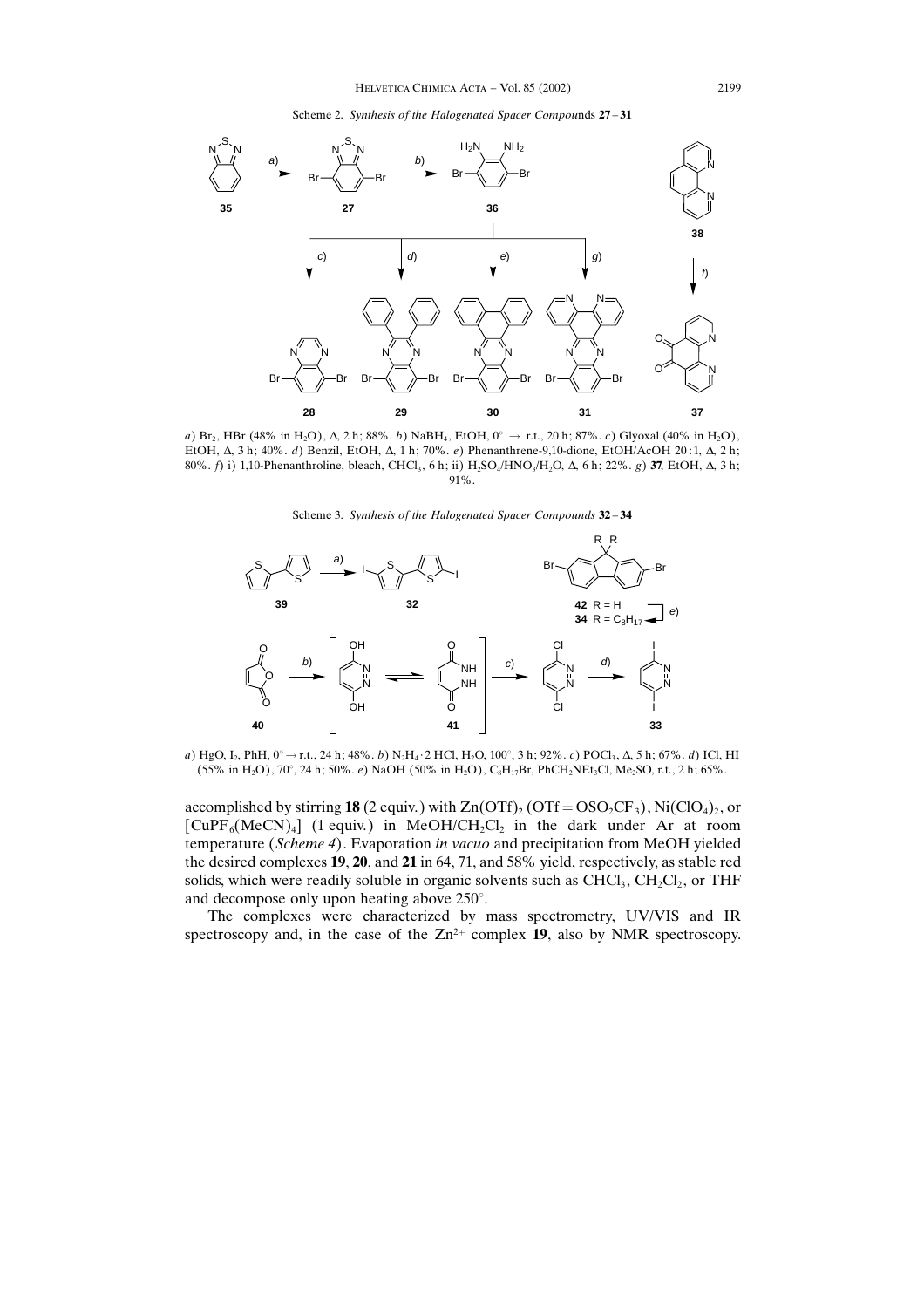Scheme 4. Synthesis of the Transition Metal Complexes  $19-21$ 



a)  $Zn(OTf)_2$ , MeOH/CH<sub>2</sub>Cl<sub>2</sub>, r.t., 16 h; 64%. b) [Ni(ClO<sub>4</sub>)<sub>2</sub>·6 H<sub>2</sub>O], MeOH/CH<sub>2</sub>Cl<sub>2</sub>, r.t., 16 h; 71%. c) [CuPF<sub>6</sub>(MeCN)<sub>4</sub>], MeOH/CH<sub>2</sub>Cl<sub>2</sub>, r.t., 16 h; 58%.

The matrix-assisted laser-desorption-ionization time-of-flight mass spectrum (MAL-DI-TOF-MS; matrix: 2,5-dihydroxybenzoic acid (DHB)) of 19 showed the  $[M + H -$ OTf<sup> $\uparrow$ </sup> ion as parent ion. Similarly, the spectrum of 20 displayed the  $[M - 2 ClO<sub>4</sub> + Cl<sup>\uparrow</sup>$ ion as the major peak besides strong signals for  $[M - ClO_4]^+$  (36%) and  $[M - 2 ClO_4]^+$ (74%), whereas the spectrum of 21 featured the  $[M - PF_6]$ <sup>+</sup> ion as the most prominent ion.

The  $Ni^{2+}$  complex 20 gave broad signals in the  $^1$ H-NMR spectrum, pointing to a paramagnetic species. Ni<sup>2+</sup> (d<sup>8</sup>-electron configuration) can exist either in a diamagnetic square-planar low-spin or in a paramagnetic tetrahedral high-spin form [21]. Complex 20, therefore, seems to exist in the latter form. Although complex 21 includes a  $Cu<sup>+</sup>$ center with d<sup>10</sup>-electron configuration, its characterization by NMR spectroscopy was inhibited by traces of paramagnetic  $Cu^{2+}$  species. Only the diamagnetic  $Zn^{2+}$  complex **19** ( $d^{10}$ -electron configuration) was fully characterized by <sup>1</sup>H- and <sup>13</sup>C-NMR spectroscopy. For 19 and 21, we also postulate a tetrahedral coordination geometry, which should be favored over a square-planar array for steric reasons. In a tetrahedral complex, the two hetero-trimer rods stay perpendicular to each other, gaining more space for the bulky  $(t-Bu)Me<sub>2</sub>SiO$  side chains.

2.2. UV/VIS Studies. The electronic absorption spectra of the new hybrid compounds  $14-17$  in CH<sub>2</sub>Cl<sub>2</sub> and  $18-24$  in CHCl<sub>3</sub> are shown in Fig. 3 together with those of the DEE dimer 13 and homo-trimer 12. In contrast to the previously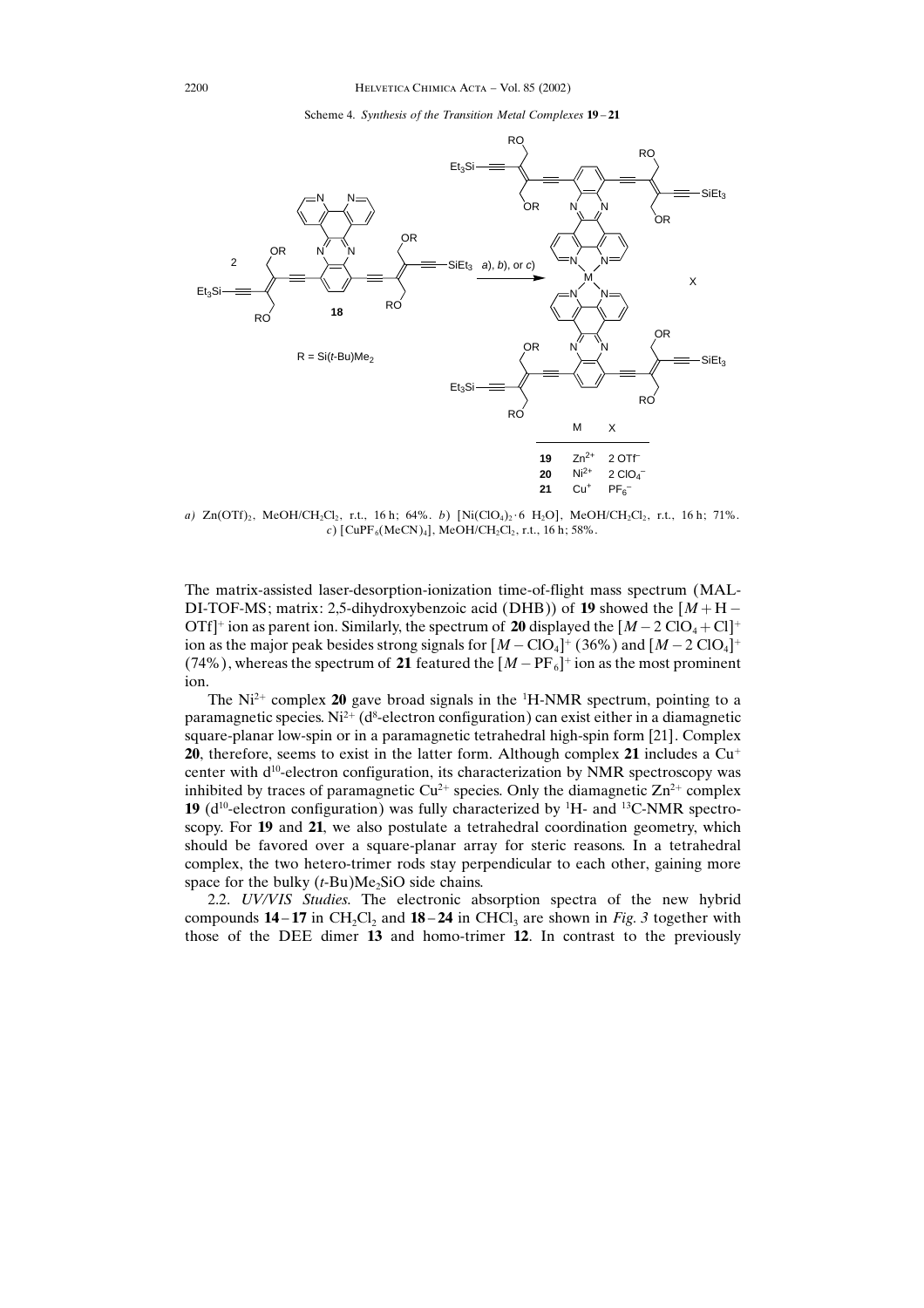investigated series of hetero-trimers  $1 - 11$  (with the exception of anthracene derivative 4; Fig. 1), the position of the longest wavelength absorption maxima  $\lambda_{\text{max}}$  (Table 2) does not correlate in a straightforward way with the extent of  $\pi$ -electron delocalization along the oligomeric hetero-trimeric backbone.

Table 2. UV/VIS and Fluorescence Data of Hetero-Trimers 14-18 and 22-24, Transition Metal Complexes 19-21 and, for Comparison, the Pure DEE Oligomers 12 and 13. Spectra recorded at room temperature in CHCl<sub>3</sub>, except indicated otherwise.

| Compound     | $\lambda_{\text{max}}$ [nm] <sup>a</sup> )<br>$(\varepsilon \, [\text{M}^{-1} \, \text{cm}^{-1}]^{-b})$ | End absorption<br>$\lceil nm \rceil$ c) | $\lambda_{\rm exc}$ [nm] $^{\rm d}$ )<br>$(\varepsilon \, [\text{M}^{-1} \text{ cm}^{-1}]^{-b})$ | $\lambda_{\rm em}$ [nm] $\rm ^e$ ) | $\Phi_{\rm F}$ <sup>f</sup> ) |  |
|--------------|---------------------------------------------------------------------------------------------------------|-----------------------------------------|--------------------------------------------------------------------------------------------------|------------------------------------|-------------------------------|--|
| 12           | 407 (sh, 36700)                                                                                         | 460                                     | 356 (31800)                                                                                      | 399, 440                           | 0.01                          |  |
| 13           | 376 (24700)                                                                                             | 415                                     | 356 (25300)                                                                                      | 425                                | 0.01                          |  |
| $14g$ )      | 438 (35900)                                                                                             | 525                                     | 400 (20500)                                                                                      | 522                                | 0.80                          |  |
| $15g$ )      | 436 (sh, 22300)                                                                                         | 480                                     | 400 (30200)                                                                                      | 490                                | 0.65                          |  |
| $16g$ )      | 435 (sh, 24100)                                                                                         | 500                                     | 400 (28900)                                                                                      | 487                                | 0.72                          |  |
| $17g$ )      | 445 (21300)                                                                                             | 525                                     | 400 (20100)                                                                                      | 526                                | 0.75                          |  |
| 18           | 462 (25800)                                                                                             | 550                                     | 354 (56800)                                                                                      | 543                                | 0.68                          |  |
| 19           | 471 (28900)                                                                                             | 600                                     | 354 (89300)                                                                                      | 552                                | 0.17                          |  |
| 20           | 485 (32400)                                                                                             | 600                                     | 354 (127600)                                                                                     | 578                                | 0.03                          |  |
| 21           | 469 (42500)                                                                                             | 600                                     | 354 (126800)                                                                                     | 545                                | 0.33                          |  |
| 22           | 372 (sh, 31900)                                                                                         | 420                                     | $-$ <sup>h</sup> )                                                                               | $-$ <sup>h</sup> )                 | $-$ <sup>h</sup> )            |  |
| 23           | 442 (sh, 15700)                                                                                         | 490                                     | 350 (12700)                                                                                      | 472                                | 0.13                          |  |
| 24           | 393 (sh, 46500)                                                                                         | 440                                     | 350 (39900)                                                                                      | 409                                | 0.39                          |  |
| 43           | 312 (13300)                                                                                             | 375                                     | 312 (13300)                                                                                      | 345, 373                           | 0.027                         |  |
| $44^{\circ}$ | 315 (6500)                                                                                              | 350                                     | 313                                                                                              | 398                                | 0.0002                        |  |
| $451$ )      | 348 (11700)                                                                                             | 400                                     | 313                                                                                              | 410                                | 0.0059                        |  |
| 46           | 400 (41700) <sup>j</sup> )                                                                              | $\approx$ 450 <sup>J</sup> )            | 365 k                                                                                            |                                    | 0.12 k                        |  |
| 47           | 380 (12700)                                                                                             | 420                                     | 354 (8500)                                                                                       | $-$ <sup>h</sup> )                 | $-$ <sup>h</sup> )            |  |

<sup>a</sup>) Experimentally observed longest-wavelength absorption maxima. <sup>b</sup>) Molar extinction coefficient. <sup>c</sup>) Experimentally observed wavelength at which the absorption reaches  $\varepsilon = 0$  M<sup>-1</sup> cm<sup>-1</sup>. <sup>d</sup>) Excitation wavelength. <sup>e</sup>) Fluorescence emission band. <sup>f</sup>) Fluorescence quantum yield: Anthracene ( $\Phi$ <sub>F</sub> = 0.33 in hexane) was used as reference compound [25]. <sup>g</sup>) In CH<sub>2</sub>Cl<sub>2</sub>. <sup>h</sup>) Not fluorescent. <sup>i</sup>) In EtOH, taken from [23]. <sup>j</sup>) In EtOH, 90 K, taken from  $[24]$ . <sup>k</sup>) In PhH, taken from  $[22]$ .

On one hand, the spectra of  $22 - 24$  resemble in their shape those of DEE derivatives 12 and 13, indicating that  $\pi$ -electron delocalization along the oligomeric backbone determines the position of  $\lambda_{\text{max}}$ . The particular efficiency of the 2,2'bithiophene moiety in facilitating this conjugation pathway is noticeable. The longestwavelength absorption maximum of hetero-trimer 23 (442 nm) features a substantial bathochromic shift when compared to DEE homo-trimer 12 (407 nm), presumably as a result of intramolecular donor-acceptor interactions between the electron-rich spacer and the electron-deficient DEE moieties [1]. The pyridazine and 9,9-dioctyl-9Hfluorene spacers are much less efficient in facilitating  $\pi$ -electron delocalization.

On the other hand, the spectra of  $14-18$  (and the corresponding metal complexes 19 - 21) are very different and no longer resemble those of DEE derivatives 12 and 13. They feature broad longest-wavelength absorption bands that are substantially redshifted as compared with the spectra of  $12$ ,  $13$ , and also  $22-24$ . The central spacer components in these hetero-trimers extend substantially into two dimensions, and the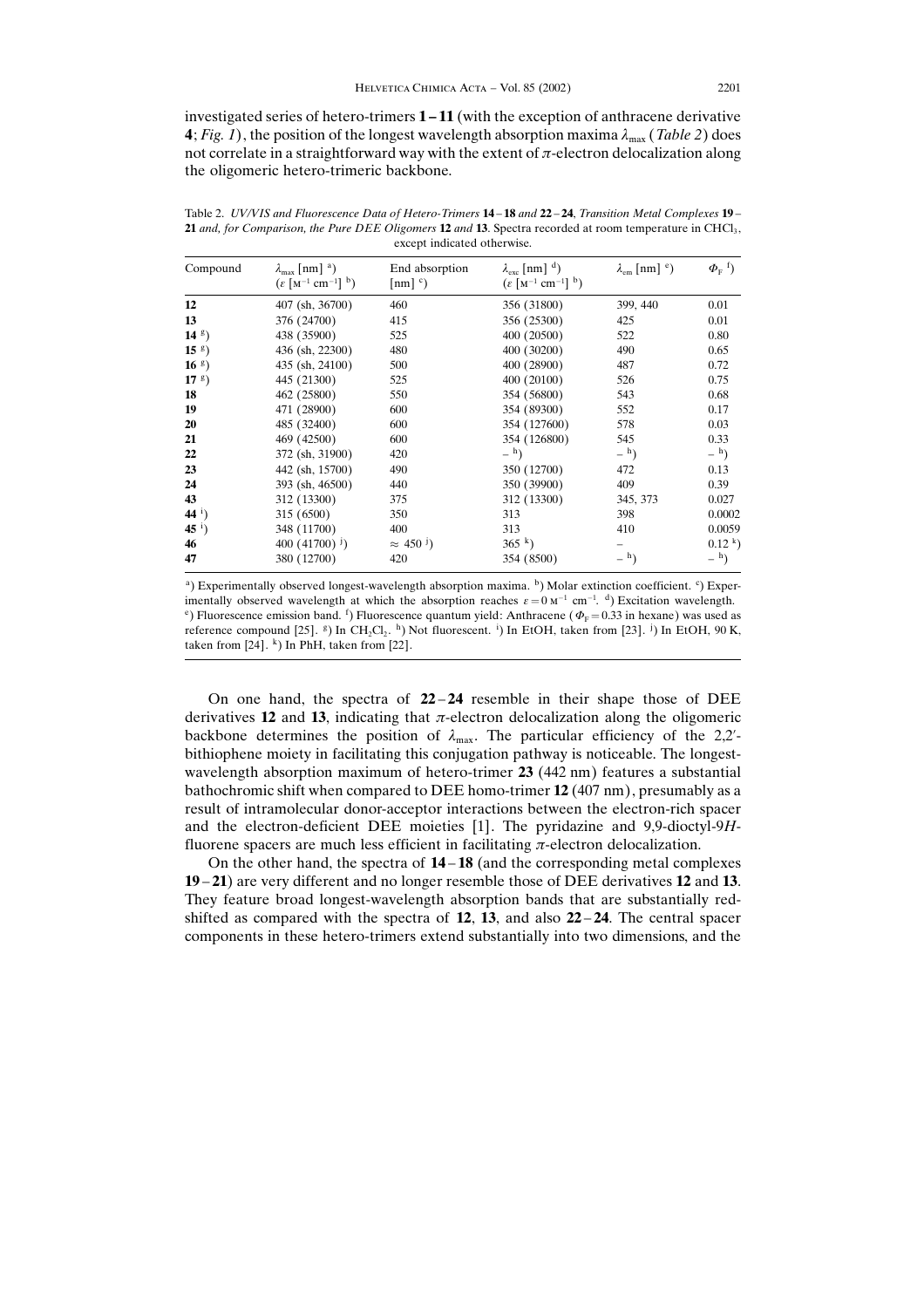

Fig. 3. UV/VIS Spectra of a) DEE dimer 13 and homo-trimer 12 in CHCl<sub>3</sub>, b) hetero-trimers 14–17 in CH<sub>2</sub>Cl<sub>2</sub> and 18 in CHCl<sub>3</sub>, c) transition metal complexes 19–21 in CHCl<sub>3</sub>, and d) hetero-trimers 22–24 in CHCl<sub>3</sub>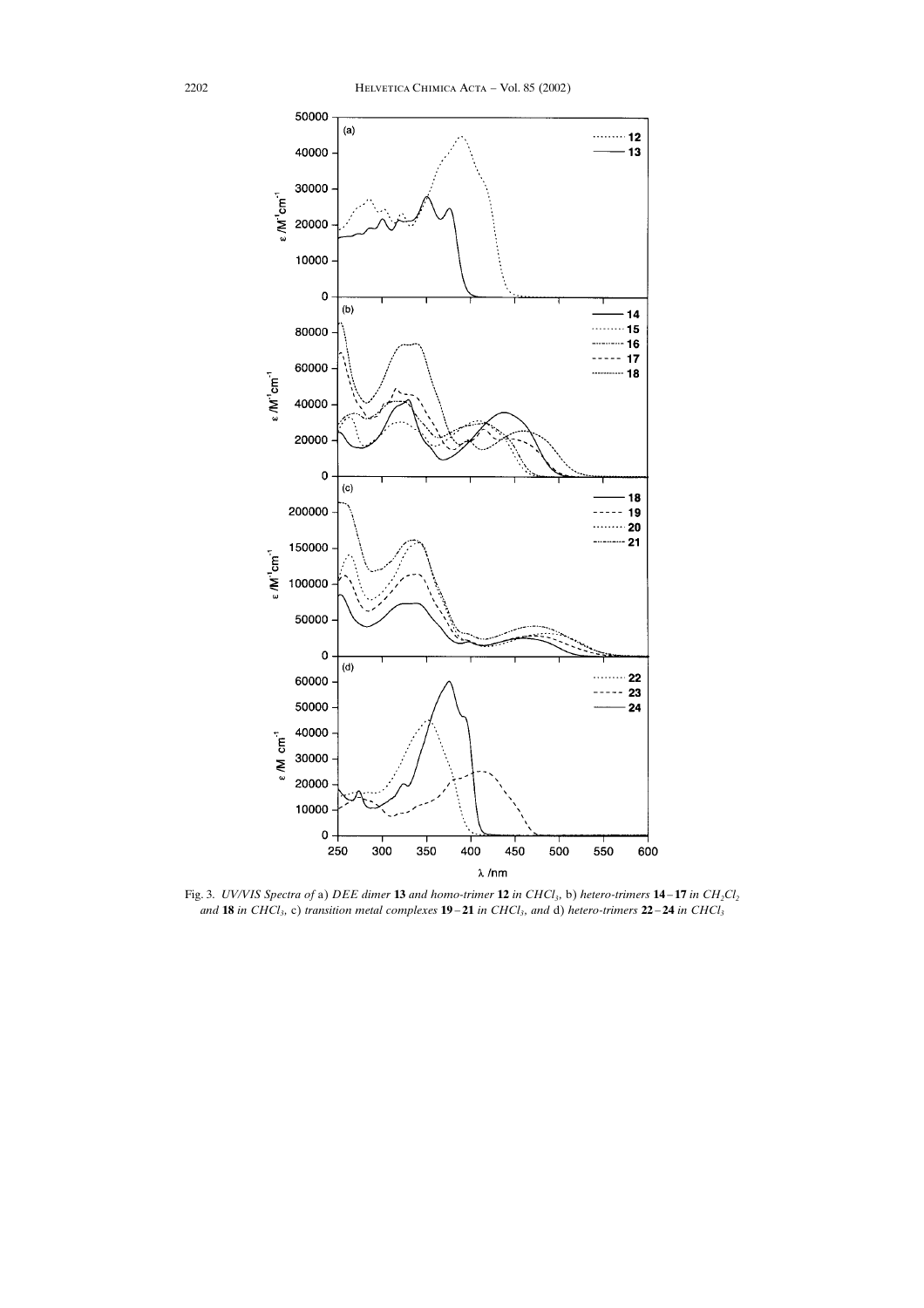longest-wavelength bands presumably result from electronic transitions mainly involving the  $\pi$ -system within the spacer chromophore. A similar spectral behavior had already been observed for anthracene derivative 4, which featured bathochromically shifted, typical 'anthracene'-type absorption bands rather than bands resembling those of DEE oligomers [1].

A comparison of the spectra of the pure spacer chromophores  $43-47$  (Fig. 4) with those of the corresponding hetero-trimers  $15 - 18$ , respectively, shows that a substantial bathochromic shift of the longest-wavelength absorption maximum results from attachment of the two DEE moieties to the central spacer and the concomitant extension of  $\pi$ -electron delocalization. The difference in energy between the bands of the free and bis-DEE-substituted spacer decreases with increasing spacer size. Thus, the longest-wavelength absorption maxima  $\lambda_{\text{max}}$  shift bathochromically from 315 nm (44 in EtOH) [23] to 436 nm (15, difference in energy between the two transitions:  $\Delta E = 1.09$  eV), from 348 nm (45 in EtOH) [23] to 435 nm (16,  $\Delta E = 0.71$  eV), from 400 nm (46 in EtOH) [24] to 445 nm (17,  $\Delta E = 0.32$  eV), and from 380 nm (47 in CHCl<sub>3</sub>) to 462 nm (18,  $\Delta E = 0.58$  eV). This comparison does not take into account solvatochromic shifts, which should be negligible in the systems considered. Metal-ion complexation induces a further red-shift of the longest-wavelength absorption maximum  $(\lambda_{\text{max}} = 471 \text{ (19)}, 485 \text{ (20)}, \text{ and } 469 \text{ (21)} \text{ nm})$  compared to the free heterotrimer 18 (462 nm). Future theoretical calculations would be worthwhile to shed further light on the nature and polarization of the longest-wavelength transitions in the various types of hetero-trimers.



Fig. 4. Spacer chromophores 43-47 for spectral comparison with hetero-trimers 14-18

2.3. Fluorescence Studies. Fluorescence spectra for  $14 - 17$  were recorded in CH<sub>2</sub>Cl<sub>2</sub> and for 18–24 in CHCl<sub>3</sub> at room temperature. The fluorescence quantum yields  $\Phi_{\rm F}$ were measured relative to anthracene in hexane ( $\Phi_F = 0.33$  [25]; Table 2). Whereas the DEE dimer 13 and homo-trimer 12 only fluoresce very weakly ( $\Phi$ <sub>F</sub>=0.01), the majority of the hetero-trimers show a very strong emission with a high fluorescence quantum yield. This is a remarkable property of this unique class of hybrid chromophores, which undoubtedly results from the incorporation of the hetero-spacer into the oligomeric backbone.

The benzothiadiazole-containing oligomer 14 shows by far the highest fluorescence quantum yield ( $\Phi$ <sub>F</sub> = 0.80); its fluorescence spectrum is displayed in Fig. 5. A strong emission ( $\Phi_F$  = between 0.65 and 0.75) is also observed for the quinoxaline derivatives 15 – 18. Furthermore, hybrid oligomers 14 – 18 display a strong fluorescence in the solid state and for spin-coated films of  $14$ , a  $\varPhi_{\rm F}$  of *ca*. 0.50 was measured.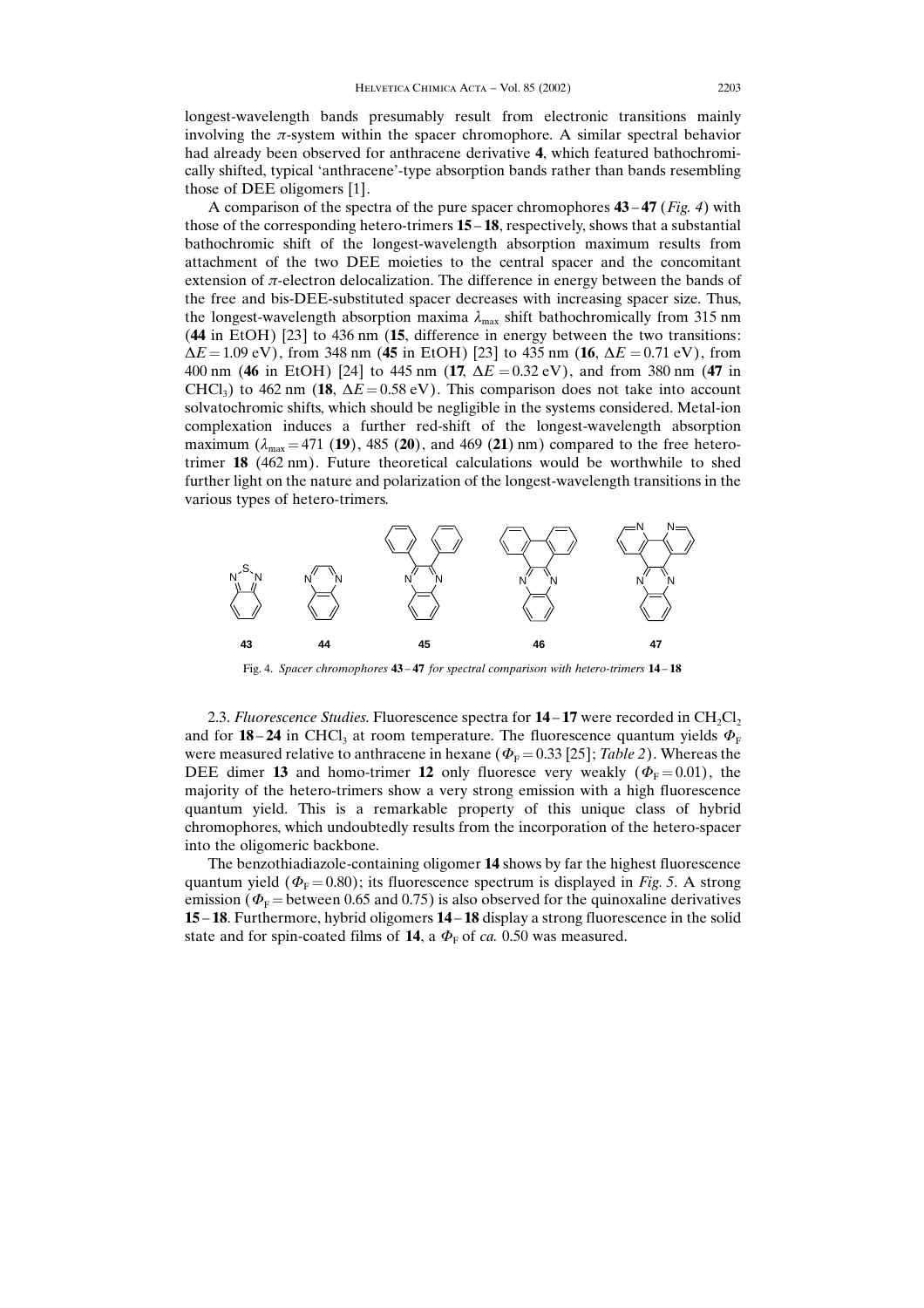

Fig. 5. Electronic absorption and emission spectra of hetero-trimer **14** in  $CH_2Cl_2$  ( $\lambda_{\text{exc}}$  = 400 nm,  $\Phi_{\text{F}}$  = 0.8)

Comparative studies demonstrate a dramatic enhancement of the fluorescence intensity upon insertion of a spacer compound into the hetero-trimeric oligomer. The parent spacers  $43-47$  (Fig. 4) are only weakly fluorescent or do not emit at all (Table 2). Thus, compound 47 does not show any fluorescence in CHCl<sub>3</sub>, whereas the corresponding hetero-trimer **18** displays a strong emission ( $\lambda_{em}$  = 543 nm;  $\Phi_{\rm F}$  = 0.68). These results complement our earlier findings [1], showing that the introduction of weakly fluorescent heterocycles such as pyridine, pyrazine, or thiophene as spacers into the hetero-trimers  $7-9$ , respectively, gave highly emitting oligomers. We, therefore, conclude that substituting a conjugated  $\pi$ -chromophore with two DEE moieties – under formation of a hetero-trimeric oligomer  $-\text{ is a powerful way to generate strong}$ fluorescence emission.

A change in the overall  $\pi$ -electron conjugation is well-known to influence electronic emission properties [26]. Remarkably, the increase in fluorescence quantum yield occurs despite the presence of the flexible  $(t-Bu)Me<sub>2</sub>SiOCH<sub>2</sub>$  side chains on the DEE moieties. It is empirically well-established that enhanced rigidity of a molecule leads to enhanced luminescence due to a reduced vibrational deactivation of the excited state [27]. Apparently, this does not hold for the hetero-trimers described here. Rather, we propose that the bulky side chains have a favorable steric effect by preventing chromophore aggregation, which is known to reduce the fluorescence efficiency in conjugated oligomers and polymers [28].

Complexation of 18 with transition metal ions under formation of  $19 - 21$  leads to a red-shift of the emission band and a decrease in the fluorescence quantum yield, which is particularly pronounced in the Ni<sup>2+</sup> complex 20 ( $\Phi$ <sub>F</sub> = 0.03). Whereas metal-ion coordination may, in some cases, enhance fluorescence emission by rigidification of  $\pi$ scaffolds, the  $'$ heavy-atom effect' acts counterproductively, by facilitating deactivation of the singlet excited state through intersystem crossing to the triplet state [27].

2.4. Electrochemical Investigations. The redox characteristics were investigated by cyclic (CV) and rotating-disk voltammetry (RDV) in  $CH_2Cl_2$  (+0.1 MBu<sub>4</sub>NPF<sub>6</sub>) with a classical three-electrode cell. The working electrode was a glassy-C electrode (3mm in diameter), the counter electrode a Pt wire, and the pseudo-reference electrode a Pt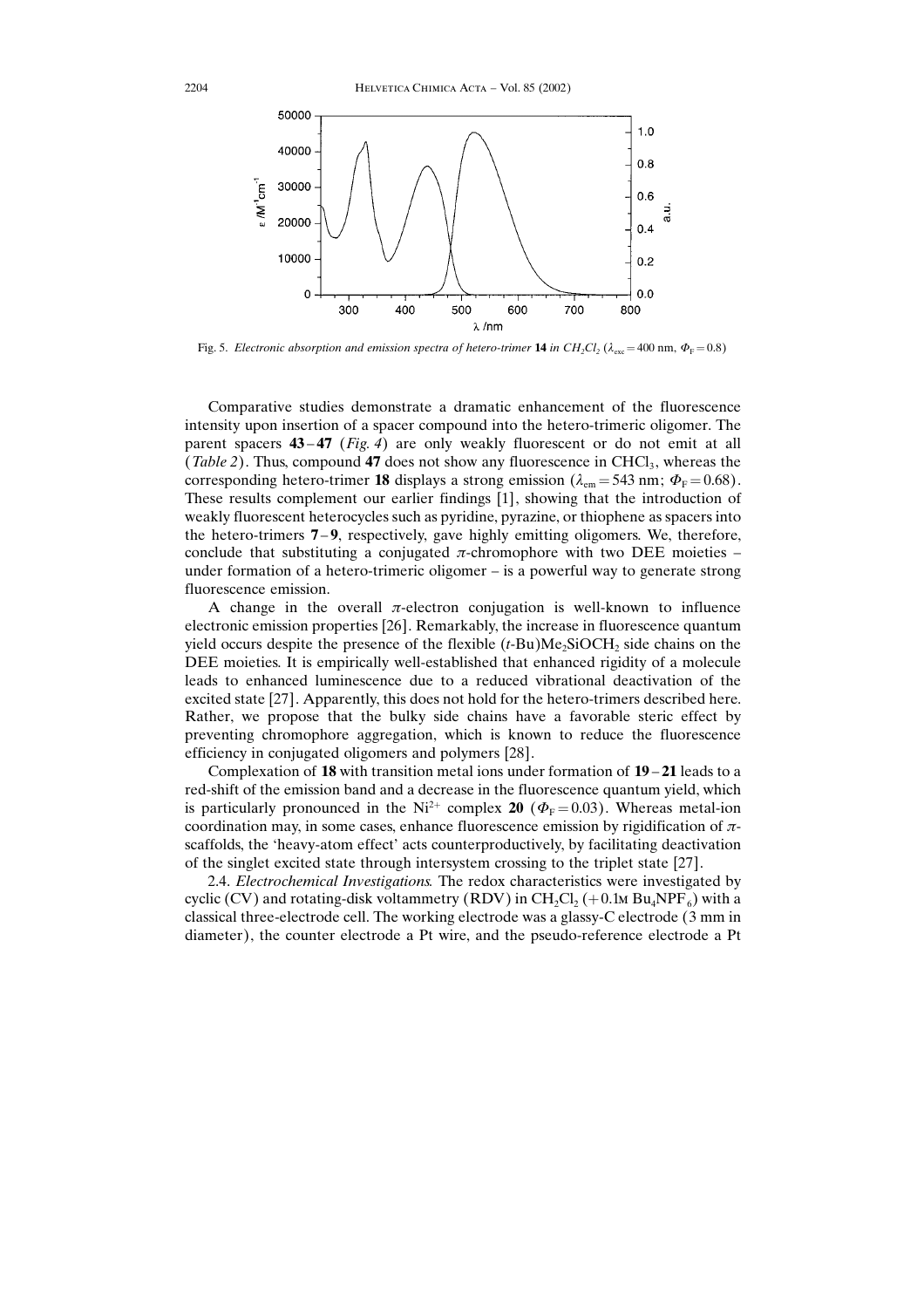| Compound | CV <sup>a</sup>                                                        |                            |                                     | $RDV^b$                                                     |                                                                   |  |
|----------|------------------------------------------------------------------------|----------------------------|-------------------------------------|-------------------------------------------------------------|-------------------------------------------------------------------|--|
|          | $E_{\rm o}$ [V] $\rm ^c$ )<br>$(\Delta E_{\rm p}$ [mV]) <sup>d</sup> ) | $E_{\rm pc}$ [V] $\rm^e$ ) | $E_{\text{pa}}$ [V] $^{\text{f}}$ ) | $E_{1/2}^{\text{red}}$ [V]<br>$(slope [mV])$ <sup>g</sup> ) | $E_{1/2}^{\text{ox}}$ [V]<br>$(\text{slope} [mV])$ <sup>g</sup> ) |  |
| $12h$ )  | $-1.88(80)$                                                            | $-2.09$                    | $+1.29$                             |                                                             |                                                                   |  |
| $13h$ )  | $-2.10(130)$                                                           |                            | $+1.29$                             | $-2.12(70)$                                                 |                                                                   |  |
| 14       | $-1.47(90)$                                                            | $-2.15$ <sup>i</sup> )     | $+1.18$                             | $-1.59(100)$                                                | $+1.19(70)$                                                       |  |
|          |                                                                        | $-2.33$                    |                                     | $-2.10(100)$                                                |                                                                   |  |
| 15       | $-1.75(100)$                                                           | $-2.12$                    | $+1.17$                             | $-1.76(75)$                                                 | $+1.13(70)$                                                       |  |
|          |                                                                        |                            |                                     | $-2.17(75)$                                                 |                                                                   |  |
| 16       | $-1.72(100)$                                                           | $-2.08$                    | $+1.16$                             | $-1.73(80)$                                                 | $+1.15(75)$                                                       |  |
| 17       | $-1.54(90)$                                                            |                            | $+1.15$                             | $-1.54(75)$                                                 | $+1.13(75)$                                                       |  |
|          | $-1.98(80)$                                                            |                            |                                     | $-1.99(80)$                                                 |                                                                   |  |
| 18       | $-1.46(90)$                                                            |                            | $+1.16$                             | $-1.47(80)$                                                 | $+1.15(75)$                                                       |  |
|          | $-1.92(90)$                                                            |                            |                                     | $-1.94(75)$                                                 |                                                                   |  |
| 19       | $-1.44(60)$                                                            | $-1.19^{j}$                | $+1.15$                             | $-1.20(125)^{j}$                                            | $-(-)$                                                            |  |
|          | $-1.90(75)$                                                            |                            |                                     | $-1.95(75)$                                                 |                                                                   |  |
| 20       | $-1.47(-)$                                                             | $-1.26$ <sup>j</sup> )     | $+1.23$                             | $-1.26(100)^{j}$                                            | $-(-)$                                                            |  |
|          | $-1.88(-)$                                                             |                            |                                     |                                                             |                                                                   |  |
| 21       | $-1.44(110)$                                                           | $-1.24$ <sup>j</sup> )     |                                     | $-1.29(100)^{j}$                                            | $-(-)$                                                            |  |
|          | $-1.86(150)$                                                           |                            |                                     | $-1.92(60)$                                                 |                                                                   |  |
| 22       | $-1.86(70)$                                                            | $-2.15$                    |                                     | not resolved                                                |                                                                   |  |
| 23       | $+0.80(75)$                                                            | $-2.12$                    | $+1.09$                             | $+0.78(75)$                                                 |                                                                   |  |
|          |                                                                        |                            |                                     | $+1.10(110)$                                                |                                                                   |  |
| 24       | $+1.05(100)$                                                           | $-2.35$                    |                                     | not resolved                                                | $+1.07(65)$                                                       |  |
| 43       | $-1.96(80)$                                                            |                            |                                     |                                                             |                                                                   |  |
| 44       | $-2.15$ <sup>i</sup> )                                                 |                            |                                     |                                                             |                                                                   |  |
| 45       | $-2.09(75)$                                                            |                            |                                     |                                                             |                                                                   |  |
| 47       | $-1.70(70)$                                                            | $-2.13$                    |                                     |                                                             |                                                                   |  |

Table 3. Redox Characteristics of Hybrid Oligomers 14 - 18 and 22 - 24 and Complexes 19 - 21 in Comparison to DEE Derivatives 12,13 and Spacers 43-45 and 47, Determined by Cyclic (CV) and Rotating Disk Voltammetry  $(RDV)$  in  $CH_2Cl_2$ .

<sup>a</sup>) Potentials vs. ferricinium/ferrocene (Fc<sup>+</sup>/Fc); glassy C-electrode in CH<sub>2</sub>Cl<sub>2</sub> + 0.1M Bu<sub>4</sub>NPF<sub>6</sub>, scan rate  $\nu$  =  $0.1 \text{ V s}^{-1}$ . b) Potentials vs. Fc+/Fc, rotating-disk electrode in CH<sub>2</sub>Cl<sub>2</sub> + 0.1 MBu<sub>4</sub>NPF<sub>6</sub>. c) Formal redox potential  $E_0 = (E_{pa} + E_{pc})/2$ . The subscripts pa and pc refer to the conjugated oxidation and reduction peaks, respectively.  $E_o = (E_{pa} + E_{pc})/2$ . The subscripts pa and pc refer to the conjugated oxidation and reduction peaks, respectively.  $d$ ) Peak splitting  $\Delta E_p = E_{pa} - E_{pc}$ . <sup>e</sup>) Peak potential  $E_{pe}$  for irreversible reduction. <sup>f</sup>) Peak poten irreversible oxidation. <sup>g</sup>) Logarithmic analysis of the wave obtained by plotting E vs. log[ $I/(I_{\text{lim}} - I)$ ]. h) Taken from [1]. i) Reversible electron transfer at scan rates  $v > 1$  V s<sup>-1</sup>. <sup>j</sup>) Adsorption peak (CV) or wave (RDV).

wire. All potentials are referred to ferrocene used as an internal standard, and the results are summarized in Table 3.

The derivatives with a quinoxaline spacer  $14 - 18$  all gave an irreversible oxidation step at about constant potential ( $E_{pa} = +1.16 \text{V}$ ), quite similar to the previously studied oligomers 3, 6, 12, and 13 ([1],  $E_{pa}$  between +1.29 and +1.17 V). On the other hand, the first reduction of the hetero-oligomers  $14 - 18$  is substantially facilitated (by 130 -420 mV) with respect to the DEE homo-trimer 12.

A comparison of the reduction potentials of the hetero-oligomers with those of the pure spacer compounds provided interesting information. Hetero-trimer 14 is reversibly reduced in a one-electron step at  $-1.47$  V, which corresponds to an anodic shift of 490 mV compared to the reduction potential of the free benzothiadiazole spacer 43. The first reduction step in the quinoxaline-derived series, involving one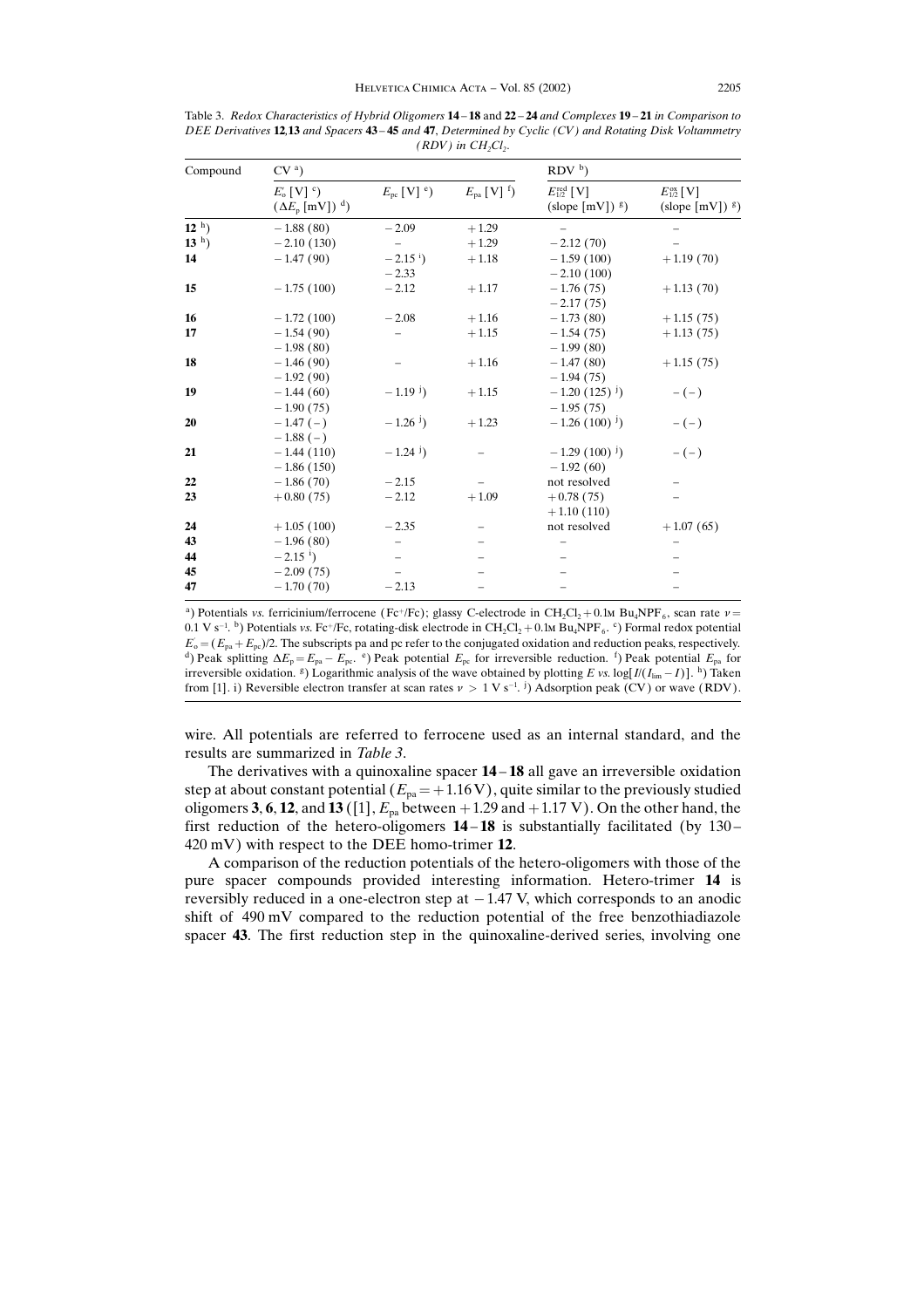electron, behaves as quasi-reversible electron transfer with a potential shift to lessnegative values, following the sequence  $15 \rightarrow 16 \rightarrow 17 \rightarrow 18$  ( $E_0$  ranging from  $-1.75$ ) down to  $-1.46$  V). Again, substantial anodic shifts are observed when comparing to the first reduction potentials of the free spacers, with potential differences of 400 mV (44  $\rightarrow$  15), 370 mV (45  $\rightarrow$  16), and 240 mV (47  $\rightarrow$  18). These large potential shifts are reminiscent of the previously observed anodic shift of the first reduction potential (350 mV) of a porphyrin derivative upon substitution by two DEE moieties in opposite meso-positions [29]. We propose that the large anodic-potential shifts measured for these hetero-trimers originate predominantly from inductive effects of the two strongly electron-accepting DEE substituents on the large central-spacer chromophore rather than from extended  $\pi$ -electron conjugation along the oligomeric backbone. This hypothesis is also supported by the UV/VIS spectra of  $14-18$ , which do not feature shapes and bands characteristic for DEE oligomers (*Fig. 3*).

In contrast, the insertion of smaller spacers that extend mainly along the oligomeric backbone does not induce anodic shifts of the first reduction potential when compared to DEE homo-trimer 12. This behavior of small spacers had already been observed in our previous study [1]. Thus, the pyridazine oligomer 22 is reduced at a potential  $(-1.86 \text{ V})$  similar to that measured for homo-trimer 12  $(-1.88 \text{ V})$ . 2,2'-Bithiophenecontaining trimer 23 is even more difficult to reduce than DEE homo-trimer 12, and its first reduction  $(E_{\text{pc}} = -2.12 \text{ V})$  occurs close to that of the DEE dimer 13 ( $E_{\text{o}} =$ -2.10 V). For 24, the reduction is even less favorable ( $E_{\text{pc}} = -2.35$  V), confirming the UV/VIS data that  $\pi$ -electron conjugation through the fluorene spacer is not very efficient. Compounds 23 and 24 also feature each a spacer-centered reversible one-electron oxidation step. In the 2,2-bithiophene-containing oligomer 23, this oxidation occurs at  $+0.80$  V [30], whereas it appears at  $+1.24$  V in the 9.9-dioctyl-9H-fluorene derivative 24.

The three metal complexes  $19 - 21$  gave nearly the same electrochemical behavior. As shown for the CV of the  $Zn^{2+}$  complex (*Fig. 6*), an irreversible reduction peak was observed before the two reversible steps. CVs at different sweep rates clearly showed that, for the first reduction, the peak current amplitude was increasing with the sweep



Fig. 6. Cyclic voltammogram of Zn complex 19 in  $CH_2Cl_2$  at room temperature in the presence of ferrocene. Clearly visible is the adsorption peak. All metal complexes studied gave essentially identical electrochemical behavior.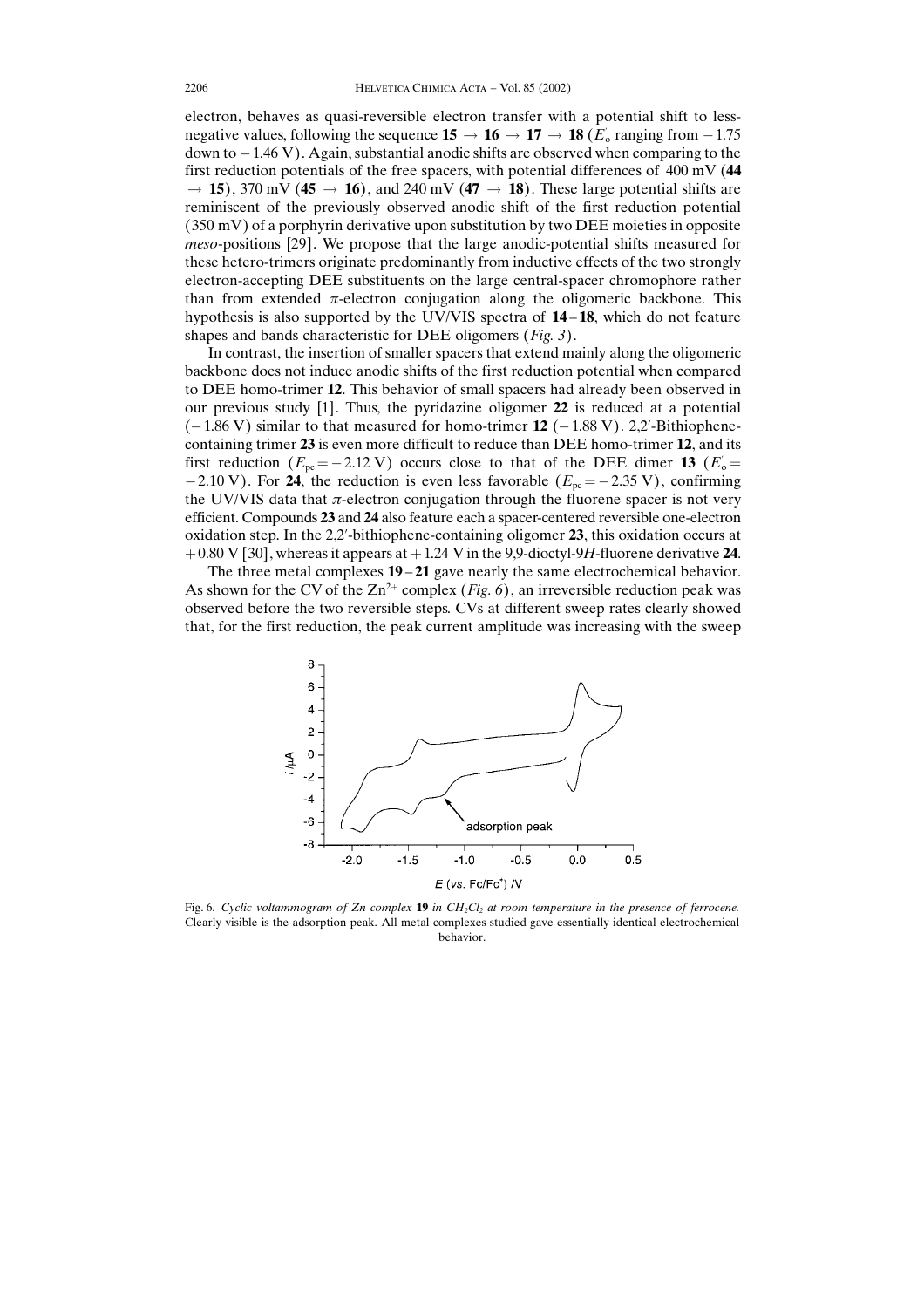rate, whereas the remaining peak currents were increasing with the square root of the sweep rate. Such behavior in CV clearly indicates that the first reduction step behaves as an adsorption peak. To verify this hypothesis, CVs were run at different temperatures. At lower temperature  $(-10^{\circ})$ , the peak current increased, whereas at higher temperature  $(30^{\circ})$ , the peak current became much smaller. As the peak current evolution is dependent on 1/T, it is characteristic of adsorption [31]. Even in rotatingdisk voltammetry (RDV), the first reduction, spread out on the potential axis and occurring at  $-1.20$  V, corresponds also to the reduction of strongly adsorbed products. By increasing the temperature up to 30 $^{\circ}$ , its amplitude decreases, whereas the reduction wave at  $-1.44$  V can be observed. The two reversible electron transfers observed at  $-1.44$  and  $-1.90$  V are similar to those of ligand 18. The peak characteristics (peak potential difference close to  $60 \text{ mV}$ ) is a good indication that the two ligands in the complex are reduced at the same potentials and behave as independent redox centers.

**Conclusions.**  $-$  This investigation, together with that previously reported [1], has revealed several trends that become apparent when spacer chromophores are inserted between two DEE moieties under formation of hetero-trimeric oligomers. The major result of this study clearly is the demonstration that the fluorescence properties of spacer chromophores  $-$  nearly independent on their size and shape  $-$  are strongly enhanced in the hybrid oligomers. Fluorescence quantum yields in some cases are dramatically increased by several magnitudes. Thus, compound 47 does not show any fluorescence in  $CHCl<sub>3</sub>$ , whereas the corresponding hetero-trimer 18 displays a strong emission ( $\lambda_{em}$  = 543 nm;  $\Phi$ <sub>F</sub> = 0.68). The fluorescence quantum yields are not only greatly increased in comparison with the free spacer chromophores but also in comparison with the DEE dimer 13 and homo-trimer 12, which both show a weak fluorescence ( $\Phi_{\rm F}$ =0.01). We believe that DEE substituents could become useful building modules in electroluminescent materials, enhancing both the solubility and the emission properties of appended chromophores [32]. Also, we expect interesting results from two-photon-absorption studies on oligomers such as those described in this paper [33] [34].

The electronic absorption properties and the electrochemical behavior of the hybrid oligomers are strongly dependent on the nature of the central spacer. If the spacer extends in size mainly in the direction of the oligomeric backbone (as in  $1 - 3$  and 5 – 10, Fig 1; and 22 – 24, Fig. 2), the properties of the resulting oligomers seem to be determined by the extent of  $\pi$ -electron conjugation along this backbone. In this case, the UV/VIS spectra resemble those of the DEE dimer 13 and homo-trimer 12. Spacers with high benzenoid character such as  $9.9$ -dioctyl- $9H$ -fluorene (in 24) or benzene derivatives (in  $1-3$ , 5, 6) are the least efficient in promoting  $\pi$ -electron delocalization along the backbone. The longest-wavelength absorption maxima of the corresponding hetero-trimers are hypsochromically shifted compared to those of DEE trimer 12, and their first one-electron reduction occurs at more negative potentials than the first reduction of DEE dimer 13. If, however, the spacer is a larger chromophore, extending into two dimensions (as in 4, Fig. 1, or  $14-18$ , Fig. 2), the optical and electrochemical properties seem no longer to be controlled by  $\pi$ -electron conjugation along the conjugated backbone. The UV/VIS spectra no longer resemble those of DEE dimer 13 or homo-trimer 12. Furthermore, the first reduction is now greatly facilitated, not only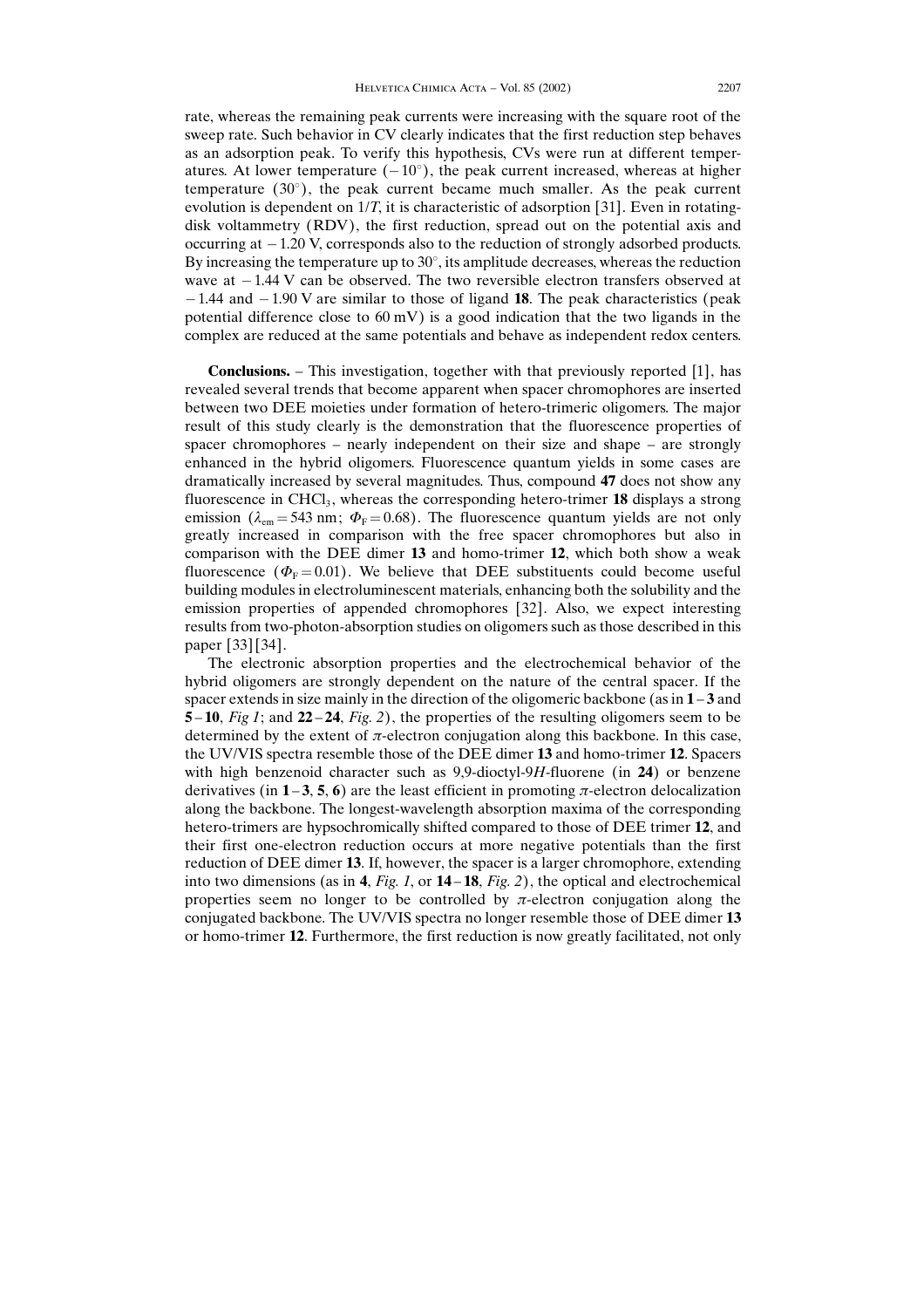with respect to 12 and 13, but also in comparison with the pure spacer chromophores. For example, the first reduction step of hybrid trimer 14 is anodically shifted by 490 mV with respect to the reduction of benzothiadiazole 43 and by 410 mV with respect to the DEE homo-trimer 12. We propose that, in these systems, the two DEE moieties act as strongly electron-withdrawing substituents of the spacer chromophore, shifting the potential mainly by inductive effects rather than by delocalization along the oligomeric backbone. Similar electron-withdrawing-substituent effects had previously been postulated to explain the anodic shift by 350 mV measured upon substitution of the two opposite meso-positions in a porphyrin derivative by two DEE residues [29]. In conclusion, this study demonstrates two important applications for DEEs: as substituents they dramatically enhance the fluorescence efficiency of larger  $\pi$ chromophores and greatly facilitate their electron uptake.

## Experimental Part

General. Reagents and solvents were purchased reagent grade and used without further purification. Compounds 25 [35], 26 [3], 32 [16], 33 [17] [18], and 34 [19] [20] were synthesized according to literature procedures; 47 was prepared in analogy to the procedure for 31, starting from benzene-1,2-diamine and 1,10 phenanthroline-5,6-dione. CH<sub>2</sub>Cl<sub>2</sub> was dried over CaH<sub>2</sub>, and PhMe and THF over Na. Evaporations and concentrations in vacuo were carried out at H<sub>2</sub>O-aspirator pressure. M.p.: Büchi Melting Point B-540, uncorrected. IR Spectra [cm<sup>-1</sup>]: Perkin-Elmer 1600-FTIR, measured in CHCl<sub>3</sub>, CCl<sub>4</sub>, or in KBr pellets. UV/VIS Spectra  $(\lambda_{\text{max}} [\text{nm}]$  ( $\varepsilon [\text{m}^{-1} \text{cm}^{-1}])$ ): Varian Cary-5 UV/VIS/NIR and Varian Cary-500 UV/VIS/NIR spectrophotometer at r.t. Fluorescence spectra ( $\lambda_{em}$  [nm]): SPEX-1680 Fluorolog 0.22m Double Spectrophotometer at r.t. Anthracene in hexane was used as reference compound in quantum-yield determinations [24]. <sup>1</sup>Hand <sup>13</sup>C-NMR Spectra [ppm]: Bruker AMX-500, Varian Gemini-200 and -300 at r.t. in CDCl<sub>3</sub>; solvent peaks (7.24 ppm for <sup>1</sup>H and 77.0 ppm for <sup>13</sup>C) as internal reference. MS  $(m/z \, (*)$ ); EI: *VG Tribrid* mass spectrometer at 70 eV ionization energy; MALDI-TOF-MS: Bruker Reflex-MALDI-TOF (337-nm N<sub>2</sub>-laser system, 2,5dihydroxybenzoic acid (DHB) as matrix); FT-ICR-MALDI-MS: Ion Spec Ultima FT-ICR-MS (337-nm N<sub>2</sub>-laser system, DHB and  ${(2E)}$ -3-[(4-tert-butyl)phenyl]-2-methylprop-2-enylidene}malononitrile (DCTB) as matrix).

*Electrochemistry.* CH<sub>2</sub>Cl<sub>2</sub> was purchased spectral grade from *Merck*, dried over molecular sieves (4  $\AA$ ), and stored under Ar.  $Bu_4NPF_6$  was purchased electrochemical grade from *Fluka* and used as received. The electrochemical experiments were carried out at  $20^{\circ}$  in CH<sub>2</sub>Cl<sub>2</sub> containing 0.1M Bu<sub>4</sub>NPF<sub>6</sub> in a classical threeelectrode cell. The working electrode was a glassy-C disk electrode (3mm in diameter) and was used either in a motionless mode for CV (0.1 to 10 V s<sup>-1</sup>) or as a rotating-disk electrode for RDV. The auxiliary electrode was a Pt wire, and the pseudo-reference electrode used was also a Pt wire. All potentials are referenced to the ferricinium/ferrocene (Fc/Fc) couple used as an internal standard. The accessible range of potentials on the glassy-C electrode was  $+1.4$  to  $-2.4$  V vs. Fc<sup>+</sup>/Fc in CH<sub>2</sub>Cl<sub>2</sub>. The electrochemical cell was connected to a computerized multipurpose electrochemical device AUTOLAB (Eco Chemie BV, Utrecht, The Netherlands) controlled by the GPSE software running on a personal computer.

4,7-Dibromobenzo[1,2,5]thiadiazole (27) [36]. A mixture of 1,2,5-benzothiadiazole (20.0 g, 147 mmol) in aq. HBr (48%, 60 ml) was heated to reflux with stirring, while  $Br<sub>2</sub>$  (22.6 ml, 440 mmol) was added slowly within 1 h. Towards the end of the addition, the mixture became a suspension. To facilitate stirring, aq. HBr (48%,  $40$  ml) was added, and the mixture was heated to reflux for 2 h after completion of the Br<sub>2</sub> addition. The mixture was filtered while hot, cooled, filtered again, and washed well with H<sub>2</sub>O. The compound was dried (Na<sub>2</sub>SO<sub>4</sub>) and recrystallized (MeOH) to give **27** (38.0 g, 88%). White needles. M.p. 188 – 189°. IR (KBr): 3078*w*, 3033*w*, 1857*w*, 1661w, 1595w, 1500w, 1482m, 1315m, 1272w, 1190s, 940s, 881s, 845m, 828s, 589s, 489s. <sup>1</sup> H-NMR (CDCl3 , 200 MHz): 7.71 (s, 2 H). <sup>13</sup>C-NMR (CDCl<sub>3</sub>, 50 MHz): 113.95; 132.42; 153.06. EI-MS: 294.0 (100, M<sup>+</sup>), 215.1 (28), 134.1 (17). Anal. calc. for C<sub>6</sub>H<sub>2</sub>Br<sub>2</sub>N<sub>2</sub>S (293.97): C 24.51, H 0.69, N 9.53, S 10.91; found: C 24.73, H 0.71, N 9.35, S 10.71.

 $3,6$ -Dibromobenzene-1,2-diamine (36) [37]. To a suspension of 27 (5.0 g, 17 mmol) in EtOH (170 ml),  $NabH_4$  (11.4 g, 300 mmol) was added portionwise at 0°, and the mixture was stirred for 20 h at r.t. After evaporation in vacuo, H<sub>2</sub>O (100 ml) was added, and the mixture was extracted with Et<sub>2</sub>O. The org. phase was washed with sat. aq. NaCl soln. and dried  $(Na_2SO_4)$ . Evaporation in vacuo gave 36 (3.9 g, 87%). White solid.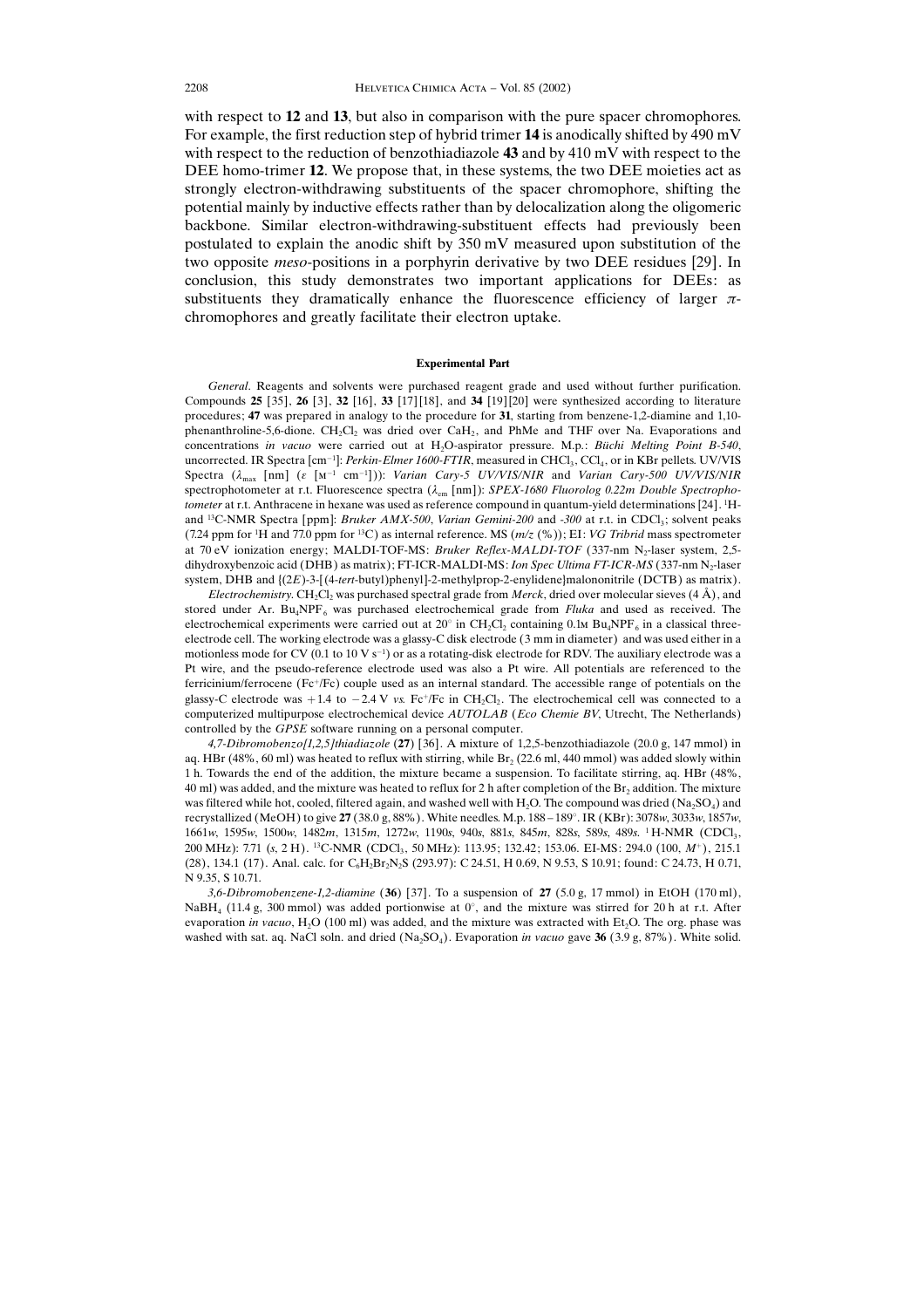M.p. 94 ± 95-. IR (KBr): 3390m, 3356m, 3312m, 3244m, 1817w, 1650s, 1611m, 1561m, 1450s, 1250m, 1137m, 1071m, 867m, 762s. <sup>1</sup>H-NMR (CDCl<sub>3</sub>, 300 MHz): 3.89 (br. s, 4 H); 6.84 (s, 2 H). <sup>13</sup>C-NMR (CDCl<sub>3</sub>, 75 MHz): 109.74; 123.33; 133.83. EI-MS: 265.9 (100, M<sup>+</sup>), 185.0 (8), 157.9 (5), 105.0 (12), 78 (8), 52 (6).

5,8-Dibromoquinoxaline (28). An aq. soln. of glyoxal (40%, 0.825 g, 5.6 mmol) was added dropwise to 36 (1.5 g, 5.6 mmol) in EtOH (38 ml). The mixture was heated to reflux for 3 h, cooled, and the pale-yellow precipitate was separated by filtration. Recrystallization (Me<sub>2</sub>CO) gave 28 (0.65 g, 40%). Pale-yellow needles. M.p. 227-. IR (KBr): 3423w (br.), 3070w, 3038w, 2359w, 2321w, 1869w, 1647w, 1583w, 1465m, 1431m, 1373m, 1170m, 1025m, 973s, 880m, 822m, 578m, 484m 419w. <sup>1</sup>H-NMR (CDCl<sub>3</sub>, 300 MHz): 8.01 (s, 2 H); 9.02 (s, 2 H).  $13C-NMR$  (CDCl<sub>3</sub>, 75 MHz): 123.98; 133.73; 141.57; 146.04. EI-MS: 288.0 (100, M<sup>+</sup>), 261.0 (14), 233.9 (25), 209.0 (7), 181.0 (2), 153.0 (8), 100.0 (6), 74.0 (7). Anal. calc. for C<sub>8</sub>H<sub>4</sub>Br<sub>2</sub>N<sub>2</sub> (287.94): C 33.37, H 1.40, N 9.73; found: C 33.64, H 1.25, N 9.53.

5,8-Dibromo-2,3-diphenylquinoxaline (29). A soln. of 36 (1.0 g, 3.8 mmol) and benzil (0.80 g, 3.8 mmol) in EtOH  $(40 \text{ ml})$  was heated to reflux for 1 h, then cooled to  $0^{\circ}$ . The formed precipitate was isolated by filtration and washed with EtOH to afford 29 (1.16 g, 70%). White solid. M.p. 221 – 222°. IR (KBr): 3095w, 3056w, 1869w, 1650w, 1583w, 1539w, 1494w, 1450m, 1417w, 1381m, 1333m, 1300m, 1286w, 1262w, 1238w, 1214m, 1172s, 1107w, 1077w, 1061m, 1024m, 1000m, 983s, 929w, 894m, 855w, 828m, 772s, 73 8w, 714w, 694s, 656m, 63 1w, 613w, 595w, 578m, 533m. <sup>1</sup>H-NMR (CDCl<sub>3</sub>, 200 MHz): 7.3–7.5 (m, 6 H); 7.6–7.7 (m, 4 H); 7.92 (s, 2 H). <sup>13</sup>C-NMR (CDCl<sub>3</sub>, 50 MHz): 123.73; 128.36; 129.57; 130.24; 133.10; 137.95; 139.35; 154.14. EI-MS: 440.0 (100, M<sup>+</sup>), 361.1 (4), 337.0 (19), 279.2 (7), 258.1 (23), 177.1 (22). Anal. calc. for  $C_{20}H_{12}Br_2N_2$  (440.14): C 54.58, H 2.75, N 6.36; found: C 54.59, H 2.89, N 6.53.

10,13-Dibromodibenzo[a,c]phenazine (30). A soln. of 36 (1.03 g, 3.9 mmol) and phenanthrene-9,10-dione  $(0.81 \text{ g}, 3.9 \text{ mmol})$  in EtOH/AcOH 20:1 (42 ml) was heated to reflux for 2 h, then cooled to  $0^{\circ}$ . The precipitate formed was isolated by filtration and washed with EtOH to afford 30 (1.37 g, 80%). Yellow solid. M.p. 316  $-$ 317-. IR (KBr): 3066m, 1860w, 1654w, 1604m, 1599m, 1580m, 1492m, 1453s, 1438m, 1378m, 1348s, 1332s, 1321m, 1290m, 1222m, 1178s, 1167m, 1126m, 1074m, 1038m, 986s, 969w, 900s, 866m, 840m, 823m, 761s, 724s, 704m, 666m, 545s, 440m. <sup>1</sup>H-NMR (CDCl<sub>3</sub>, 300 MHz): 7.79 (dt, J = 7.8, 1.5, 2 H); 7.85 (dt, J = 7.8, 1.5, 2 H); 8.04 (s, 2 H); 8.57 (dd, J = 7.8, 1.5, 2 H); 9.48 (dd, J = 7.8, 1.5, 2 H). <sup>13</sup>C-NMR (CDCl<sub>3</sub>, 75 MHz): 123.10; 124.23; 127.29; 128.39; 129.57; 131.30; 132.68; 132.92; 143.53; one peak missing. EI-MS: 438.0 (100, M), 359.0 (8), 277.1 (15), 251.1 (4). Anal. calc. for C<sub>20</sub>H<sub>10</sub>Br<sub>2</sub>N<sub>2</sub> (438.12): C 54.83, H 2.30, N 6.39; found: C 54.98, H 2.46, N 6.64.

1,10-Phenanthroline-5,6-dione (37). To a stirred soln. of 1,10-phenanthroline monohydrate (5.0 g, 27.8 mmol) in CHCl<sub>3</sub> (35 ml) and commercial bleach (125 ml, pH 8.5, adjusted with conc. HCl), Bu<sub>4</sub>NHSO<sub>4</sub> (4.2 g, 12.4 mmol) was added. The soln. was cooled with a water-bath and vigorously stirred for 6 h. The two phases were separated, and the aq. phase was extracted with CHCl<sub>3</sub> ( $2 \times 100$  ml). The combined org. phases were washed with H<sub>2</sub>O (100 ml), dried (MgSO<sub>4</sub>), and evaporated in vacuo. H<sub>2</sub>SO<sub>4</sub>/HNO<sub>3</sub>/H<sub>2</sub>O (25 ml, 6:3:1) was added to the yellow solid residue, and the mixture was heated to  $120^{\circ}$  until the red-brown vapor disappeared. The yellow soln. was carefully neutralized with conc. NaOH and sat. aq.  $K_2CO_3$  solns. while cooling in an ice-bath and then extracted with CHCl<sub>3</sub> ( $3 \times 100$  ml). The combined org. phases were washed with H<sub>2</sub>O (100 ml), dried (MgSO<sub>4</sub>), and evaporated in vacuo. The residue was recrystallized from MeOH to afford 37  $(1.3 \text{ g}, 22\%)$ . Yellow solid. M.p. 258–259°. IR  $(KBr)$ : 3060m, 1702m, 1685s, 1578s, 1560s, 1522m, 1458s, 1414s, 1356m, 1317m, 1293s, 1274m, 1204m, 1115m, 1083m, 1056m, 1011m, 925m, 806m, 738s, 672w, 611w, 533w. <sup>1</sup>H-NMR (CDCl<sub>3</sub>, 300 MHz): 7.58 (dd, J = 7.8, 4.7, 2 H); 8.50 (dd, J = 7.8, 1.9, 2 H); 9.12 (dd, J = 4.7, 1.9, 2 H).  $^{13}$ C-NMR (CDCl<sub>3</sub>, 75 MHz): 125.68; 128.19; 137.41; 153.07; 156.55; 178.87. EI-MS: 210.0 (6, M<sup>+</sup>), 182.1 (100). Anal. calc. for  $C_{12}H_6N_2O_2 \cdot 0.2$  H<sub>2</sub>O (213.79): C 67.42, H 3.02, N 13.10; found: C 67.29, H 3.18, N 13.42.

 $10,13$ -Dibromodipyrido[3,2-a:2,3-c]phenazine (31). Compound 36 (0.53 g, 2.0 mmol) was added in one portion to a suspension of 37 (0.42 g, 2.0 mmol) in EtOH (25 ml), and the mixture was stirred at reflux for 3 h. The soln. turned black initially, and afterwards a pale-yellow precipitate was obtained. After cooling the mixture, filtration afforded a solid, which was washed with Me<sub>2</sub>CO (20 ml) and Et<sub>2</sub>O (40 ml) to give 31 (0.364 g, 91%). Yellow solid. M.p. >400°. IR (KBr): 3067m, 3012m, 2350w, 1961w, 1923w, 1895w, 1708w, 1580m, 1560m, 1474s, 1459m, 1439s, 1411s, 1348s, 1311s, 1224s, 1175m, 1120s, 1065s, 1032s, 988s, 984s, 850m, 804s, 73 9s, 707m, 658m, 592m, 540m, 493w, 438m. <sup>1</sup>H-NMR (CDCl<sub>3</sub>, 300 MHz): 7.86 (dd, J = 8.1, 4.4, 2H); 8.12 (s, 2H); 9.33 (dd,  $J = 4.4, 1.9, 2$  H); 9.74 (dd,  $J = 8.1, 1.9, 2$  H). EI-MS: 440.0 (60, M<sup>+</sup>), 413.0 (3), 360.1 (8), 332.1 (2), 279.2 (6), 18 (100). Anal. calc. for C<sub>18</sub>H<sub>8</sub>Br<sub>2</sub>N<sub>4</sub> (440.10): C 49.13, H 1.83, N 12.73; found: C 49.19, H 1.94, N 12.89.

General Procedure for Sonogashira Cross-Coupling Reactions. To a degassed soln. of 25 (0.15 g, 3.13 mmol) and 27, 28, 29, or 30 (37 mg, 50 mg, 57 mg, or 57 mg, respectively, 1.30 mmol) in dry CH<sub>2</sub>Cl<sub>2</sub> (5 ml) and freshly distilled Et<sub>3</sub>N (5 ml) under Ar,  $[PdCl_2(PPh_3)_2]$  (5 mol-%) and CuI (6 mol-%) were added at once at r.t. (27 or 28) or at reflux  $(29 \text{ or } 30)$ . The soln. was stirred at r.t.  $(27 \text{ or } 28)$  or at reflux  $(29 \text{ or } 30)$  for 18 h. The mixture was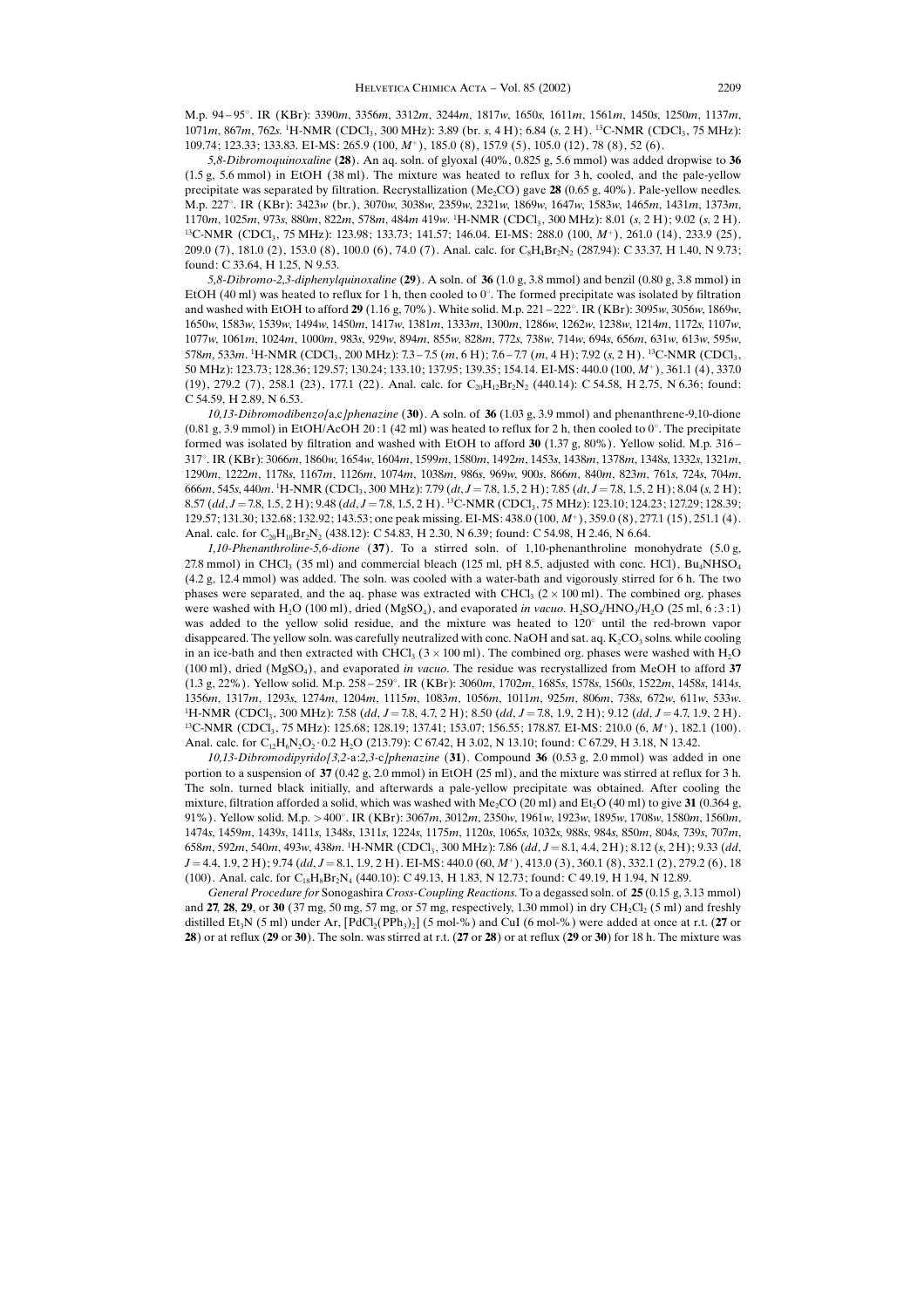passed through a plug of  $SiO_2$ -60 (10  $\times$  2 cm, CH<sub>2</sub>Cl<sub>2</sub>). Evaporation *in vacuo* and chromatography (SiO<sub>2</sub>-60; hexane/CH<sub>2</sub>Cl<sub>2</sub> 1:1  $\rightarrow$  1:2  $\rightarrow$  pure CH<sub>2</sub>Cl<sub>2</sub>) afforded **14** (0.10 g, 70%), **15** (0.09 g, 48%), **16** (0.07 g, 43%), and 17  $(0.09 \times 56\%)$ .

4,7-Bis((E)-3,4-bis{[(tert-butyl)dimethylsilyloxy]methyl}-6-(triethylsilyl)hex-3-ene-1,5-diynyl)-2,1,3-benzothiadiazole (**14**). Orange-red solid. M.p. 120 – 121°. UV/VIS (CH<sub>2</sub>Cl<sub>2</sub>): 251 (24700), 319 (sh, 39700), 330 (42900), 438 (35900). IR (KBr): 3444s (br.), 2956s, 2939m, 2881m, 2189w, 2133w, 1656w, 1633w, 1562w, 1491w, 1479w, 1461m, 1414w, 1385w, 1361w, 1250m, 1178w, 1130m, 1100m, 1041w, 1018w, 1006m, 970w, 947w, 923w, 83 3s, 817m, 772m, 722m. <sup>1</sup>H-NMR (CDCl<sub>3</sub>, 500 MHz): 0.14 (s, 24 H); 0.66 (q, J = 7.9, 12 H); 0.940 (s, 18 H); 0.944 (s, 18 H); 1.03 (t, J = 7.9, 18 H); 4.63 (s, 4 H); 4.74 (s, 4 H); 7.62 (s, 2 H). <sup>13</sup>C-NMR (CDCl<sub>3</sub>, 125 MHz): -5.13; -5.10; 4.35; 7.50; 18.43; 18.48; 25.93; 25.99; 63.85; 64.20; 95.11; 97.09; 102.91; 105.95; 117.28; 130.13; 131.65; 154.41. FT-ICR- $\text{MALDI-MS (DHB, 2-layer): } 1111.591 \text{ (100, } [M + \text{Na}]^+, C_{58}H_{100}N_2\text{NaO}_4\text{SSi}_6^+; \text{calc. } 1111.592), 981 \text{ (5)}, 849 \text{ (4)}.$ Anal. calc. for C<sub>58</sub>H<sub>100</sub>N<sub>2</sub>O<sub>4</sub>SSi<sub>6</sub> (1090.02): C 63.91, H 9.25, N 2.57, S 2.94; found: C 63.85, H 9.07, N 2.43, S 2.85.

5,8-Bis((E)-3,4-bis{[(tert-butyl)dimethylsilyloxy]methyl}-6-(triethylsilyl)hex-3-ene-1,5-diynyl)quinoxaline  $(15)$ . Yellow solid. M.p. 106–107°. UV/VIS  $(CH_2Cl_2)$ : 264  $(33100)$ , 322  $(30500)$ , 409  $(31300)$ , 436  $(sh, 22300)$ . IR (CCl4): 2955s, 2932m, 2880m, 2858m, 2197w, 2133w, 1562w, 1487w, 1472m, 1462m, 1413w, 1391w, 1361w,  $1347w$ ,  $1323w$ ,  $1282w$ ,  $1254m$ ,  $1172w$ ,  $1100m$ ,  $1050m$ ,  $1006m$ ,  $975w$ ,  $938w$ ,  $839s$ ,  $816w$ ,  $809w$ .  ${}^{1}$ H-NMR (CDCl<sub>3</sub>, 300 MHz): 0.14 (s, 12 H); 0.15 (s, 12 H); 0.66 (q, J = 7.8, 12 H); 0.94 (s, 18 H); 0.95 (s, 18 H); 1.04 (t, J = 7.8, 18 H); 4.65 (s, 4 H); 4.77 (s, 4 H); 7.83 (s, 2 H); 8.89 (s, 2 H). <sup>13</sup>C-NMR (CDCl<sub>3</sub>, 75 MHz): -5.30 (2×); 4.22; 7.36; 18.31 (2); 25.82; 25.86; 63.94; 64.18; 95.13; 97.95; 103.09; 105.52; 124.26; 130.54; 131.30; 132.99; 143.35; 145.50. FT-ICR-MALDI-MS (DHB, 2-layer): 1105.635 (100,  $[M + Na]$ <sup>+</sup>,  $C_{60}H_{102}N_2NaO_4Si_6^*$ ; calc. 1105.635). Anal. calc. for  $C_{60}H_{102}N_2O_4Si_6$  (1083.99): C 66.48, H 9.48, N 2.58; found: C 66.72, H 9.64, N 2.75.

5,8-Bis((E)-3,4-bis{[(tert-butyl)dimethylsilyloxy]methyl}-6-(triethylsilyl)hex-3-ene-1,5-diynyl)-2,3-diphenylquinoxaline (**16**). Yellow solid. M.p. 69–70°. UV/VIS (CH<sub>2</sub>Cl<sub>2</sub>): 269 (35400), 315 (42000), 321 (41900), 396 (sh, 28500), 416 (29900), 435 (sh, 24100). IR (CCl4): 2957m, 2930m, 2877m, 2856m, 2198w, 2132w, 1557w, 1497w, 1472w, 1462w, 1445w, 1414w, 1378w, 1361w, 1343w, 1281w, 1254m, 1172w, 1131w, 1101m, 1054w, 1018w, 1006w, 975w, 939w, 909w, 839s, 812m, 808s. <sup>1</sup>H-NMR (CDCl<sub>3</sub>, 300 MHz):  $-0.09$  (s, 12 H); 0.13 (s, 12 H); 0.67 (q, J = 8.0,  $12 \text{ H}$ ); 0.81 (s, 18 H); 0.94 (s, 18 H); 1.04 (t,  $J = 8.0$ , 18 H); 4.65 (s, 4 H); 4.78 (s, 4 H); 7.3 - 7.4 (m, 6 H); 7.58 - 7.64  $(m, 4\text{ H})$ ; 7.82 (s, 2 H). <sup>13</sup>C-NMR (CDCl<sub>3</sub>, 75 MHz):  $-5.38$ ;  $-5.27$ ; 4.22; 7.26; 18.04; 18.30; 25.72; 25.80; 64.12; 64.33; 95.00; 98.39; 103.39; 105.21; 123.86; 128.20; 129.18; 130.36; 130.97; 131.04; 132.80; 138.94; 141.20; 153.67. FT-ICR-MALDI-MS (DHB, 2-layer): 1258.699 (100,  $[M + Na]$ <sup>+</sup>, C<sub>72</sub>H<sub>110</sub>N<sub>2</sub>NaO<sub>4</sub>Si<sub>6</sub><sup>+</sup>; calc. 1258.701). Anal. calc. for  $C_7H_{110}N_2O_4Si_6$  (1236.19): C 69.96, H 8.97, N 2.27; found: C 69.87, H 8.75, N 2.29.

10,13-Bis((E)-3,4-bis{[(tert-butyl)dimethylsilyloxy]methyl}-6-(triethylsilyl)hex-3-ene-1,5-diynyl)dibenzo- [a,c]phenazine (17). Yellow-green solid. M.p. 125°. UV/VIS (CH<sub>2</sub>Cl<sub>2</sub>): 254 (68900), 304 (sh, 41200), 316 (49000), 328 (sh, 45800), 395 (sh, 19700), 416 (26700), 445 (sh, 21300). IR (KBr): 3456m (br.), 2956s, 2934s, 2886m, 2856m, 2133w, 1497w, 1472m, 1456w, 1394w, 1385w, 1373w, 1355w, 1278w, 1256m, 1172w, 1094s, 1047w, 1006w, 970w, 935w, 911w, 839s, 817m, 778m, 763m, 722m, 711m, 686w, 550w. <sup>1</sup>H-NMR (CDCl<sub>3</sub>, 500 MHz): 0.03  $(s, 12 H); 0.16 (s, 12 H); 0.69 (q, J = 8.1, 12 H); 0.84 (s, 18 H); 0.93 (s, 18 H); 1.06 (t, J = 8.1, 18 H); 4.75 (s, 4 H);$ 4.90 (s, 4 H); 7.76 (dd, J = 7.5, 7.5, 2 H); 7.82 (ddd, J = 7.5, 7.5, 1.5, 2 H); 7.94 (s, 2 H); 8.58 (d, J = 7.5, 2 H); 9.47  $(dd, J=7.5, 1.5, 2 H)$ . <sup>13</sup>C-NMR (CDCl<sub>3</sub>, 75 MHz):  $-5.17; 4.27; 7.41; 18.15; 18.33; 25.79; 25.84; 63.36; 64.44;$ 94.97; 98.90; 103.35; 105.34; 122.96; 124.11; 127.14; 128.19; 130.18; 130.78; 131.21; 132.53; 133.01; 141.97; 142.85. FT-ICR-MALDI-MS (DHB, 2-layer): 1256.684 (100,  $[M + Na]^+$ ,  $C_{72}H_{108}N_2NaO_4Si_6^+$ ; calc. 1256.686), 1234.7 (10), 1102.6 (35), 969.5 (83). Anal. calc. for C<sub>72</sub>H<sub>108</sub>N<sub>2</sub>O<sub>4</sub>Si<sub>6</sub> (1234.17): C 70.07, H 8.82, N 2.27; found: C 70.24, H 8.69, N 2.22.

10,13-Bis((E)-3,4-bis{[(tert-butyl)dimethylsilyloxy]methyl}-6-(triethylsilyl)hex-3-ene-1,5-diynyl)dipyrido-  $[3,2-a:2,3-c]phenazine$  (18). To a well-degassed soln. of 25 (0.5 g, 1.04 mmol) in freshly distilled Et<sub>3</sub>N (17 ml) and dry CH<sub>2</sub>Cl<sub>2</sub> (42 ml) containing 31 (0.23 g, 0.52 mmol) as a suspension,  $[PdCl_2(PPh_3)_2]$  (0.036 g, 0.05 mmol) and CuI (0.012 g, 0.06 mmol) were added under reflux in one portion. The mixture was stirred under reflux for 18 h to yield a brownish soln. at the end. Flash chromatography (FC) (SiO<sub>2</sub>-60; CH<sub>2</sub>Cl<sub>2</sub>), followed by evaporation *in vacuo* and recrystallization (MeCN), afforded **18** (0.45 g, 68%). Orange solid. M.p. 188–189°. UV/VIS (CHCl<sub>3</sub>): 253 (85900), 325 (73400), 338 (73900), 397 (20500), 462 (25800). IR (KBr): 3433w (br.), 2956s, 2936s, 2882m, 2856m, 2356w, 2345w, 2192w, 2133w, 1589w, 1561w, 1537w, 1507w, 1490w, 1472m, 1461m, 1413w, 1389w, 1377w, 1350m, 1324w, 1280w, 1250m, 1217w, 1170w, 1094s, 1051w, 1010m, 974w, 93 8w, 909w, 83 3s, 814m, 778s, 739m, 725m. <sup>1</sup>H-NMR (CDCl<sub>3</sub>, 500 MHz): 0.05 (s, 12 H); 0.16 (s, 12 H); 0.70 (q, J = 7.9, 12 H); 0.86  $(s, 18 \text{ H})$ ; 0.92  $(s, 18 \text{ H})$ ; 1.07  $(t, J = 7.9, 18 \text{ H})$ ; 4.77  $(s, 4 \text{ H})$ ; 4.86  $(s, 4 \text{ H})$ ; 7.81  $(dd, J = 8.1, 4.4, 2 \text{ H})$ ; 8.00  $(s, 2 \text{ H})$ ; 9.30 (dd,  $J = 4.4$ , 1.8, 2 H); 9.71 (dd,  $J = 8.1$ , 1.8, 2 H). <sup>13</sup>C-NMR (CDCl<sub>3</sub>, 75 MHz):  $-5.02$ ;  $-4.99$ ; 4.39; 7.54; 18.32; 18.43; 25.88; 25.92; 64.37; 64.45; 95.45; 98.27; 103.08; 105.80; 124.17; 124.32; 127.44; 130.92; 130.96;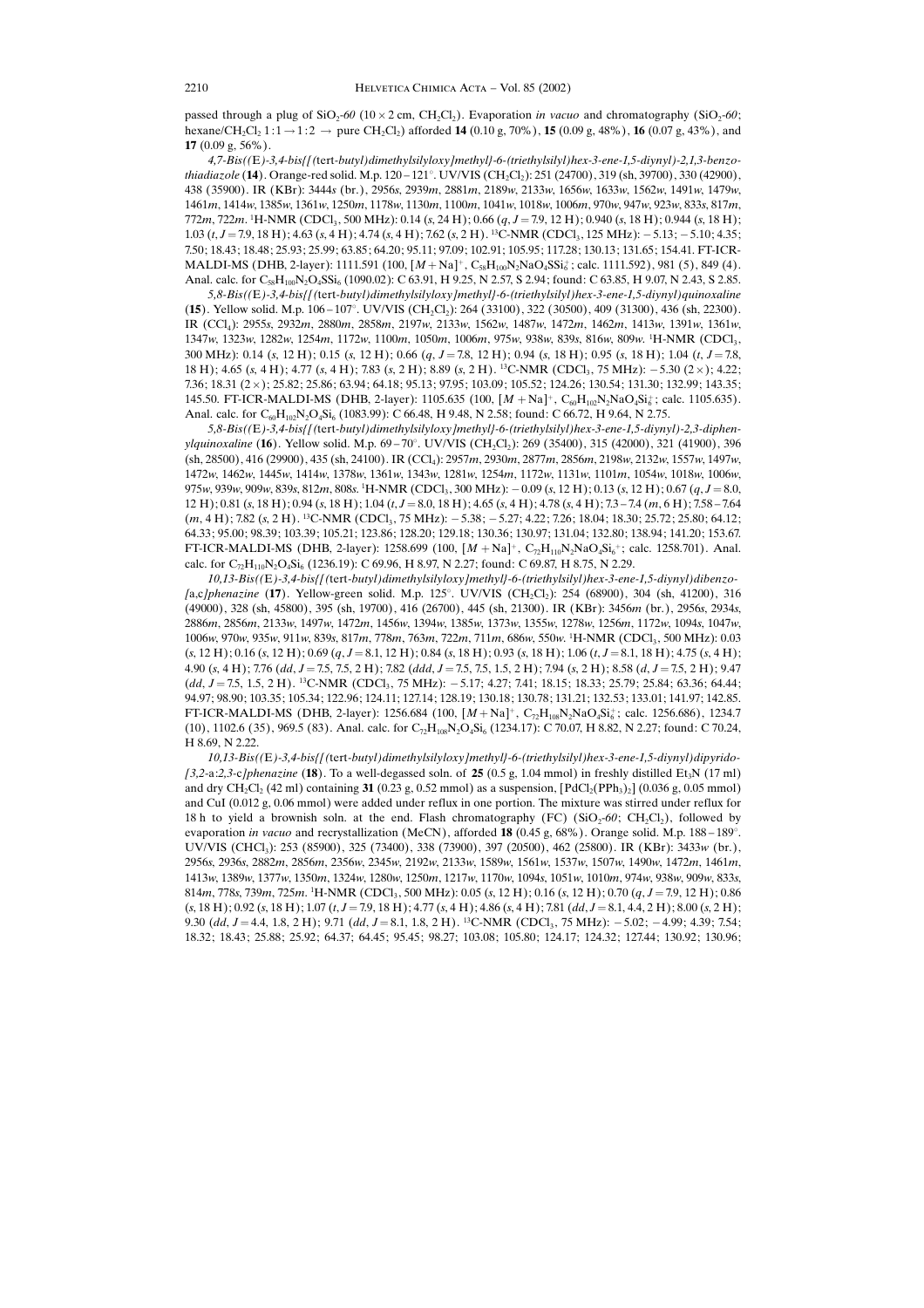133.69; 134.40; 141.46; 142.16; 148.84; 152.95. FT-ICR-MALDI-MS (DHB, 2-layer): 1258.660 (80, [M + Na]<sup>+</sup>,<br><sup>13</sup>CC<sub>69</sub>H<sub>106</sub>N<sub>4</sub>NaO<sub>4</sub>Si<sub>6</sub><sup>+</sup>; calc. 1258.676), 1236.691 (100, MH<sup>+</sup>, <sup>13</sup>CC<sub>69</sub>H<sub>107</sub>N<sub>4</sub>O<sub>4</sub>Si<sub>6</sub><sup>+</sup>; calc. 1105.6 (34), 995.5 (14), 989.5 (20), 973.5 (37), 959.5 (56). Anal. calc. for C<sub>70</sub>H<sub>106</sub>N<sub>4</sub>O<sub>4</sub>Si<sub>6</sub>  $\cdot$  0.5 AcOEt: C 67.55, H 8.66, N 4.38; found: C 67.54, H 8.35, N 4.12.

General Procedure for the Preparation of the Metal Complexes. To a well-degassed soln. of 18 (41 mg, 0.033 mmol) in MeOH/CH<sub>2</sub>Cl<sub>2</sub> 1:1 (5 ml), Zn(OTf)<sub>2</sub> (6 mg, 0.017 mmol), Ni(ClO<sub>4</sub>)<sub>2</sub> · 6 H<sub>2</sub>O (6 mg, 0.017 mmol), or  $\left[ Cu(CH_3CN)_4PF_6 \right]$  (6 mg, 0.016 mmol), respectively, were added and the red-colored mixture was protected with Al foil against light and stirred overnight under Ar. Evaporation in vacuo, recrystallization (MeOH) at  $-20^{\circ}$ , and washing the solids with cold MeOH yielded **19** (30 mg, 64%), **20** (32 mg, 71%), and **21** (25 mg, 58%), respectively.

Bis[10,13-bis((E)-3,4-bis{[(tert-butyl)dimethylsilyloxy]methyl}-6-(triethylsilyl)hex-3-ene-1,5-diynyl)dipyrido- [3,2-a:2,3-c]phenazine]zinc(II) Trifluoromethanesulfonate (19). Red solid. M.p.  $>$  240 $^{\circ}$  (dec.). UV/VIS (CHCl3): 257 (112300), 324 (sh, 109100), 338 (114400), 395 (22700), 471 (29000). IR (CCl4): 2957m, 2936w, 2880w, 2859w, 2196w, 2132w, 1578w, 1540w, 1521w, 1493w, 1471w, 1462w, 1421w, 1389w, 1373w, 1354w, 1255m, 1166w, 1100m, 1056w, 1030m, 1006w, 974w, 939w, 917w, 839s, 638m. <sup>1</sup>H-NMR (CDCl<sub>3</sub>, 300 MHz): 0.0–0.2 (m, 48 H);  $0.6 - 0.75$  (m, 24 H);  $0.75 - 0.95$  (m, 72 H);  $1.0 - 1.1$  (m, 36 H);  $4.65 - 4.85$  (m, 16 H); 8.09 (s, 4 H); 8.23  $(dd, J = 8.1, 5.0, 4 \text{ H}); 8.88 - 8.94 \text{ (m, 4 H)}; 9.98 - 10.2 \text{ (m, 4 H)}$ . <sup>13</sup>C-NMR (CDCl<sub>3</sub>, 125 MHz):  $-4.99$ ; 4.32; 7.52; 18.36; 25.64; 25.87; 64.34; 64.41; 96.33; 97.24; 102.87; 106.21; 124.42; 129.25; 130.66; 131.23; 134.77; 134.93; 139.54; 142.49; 142.57; 142.60. MALDI-TOF-MS (DCTB): 2688.0 (100,  $[M + H - OTH]^+$ ), 2630.8 (10,  $[M + H]$  $H - OTf - t-Bu$ <sup>+</sup>), 2573.8 (14,  $[M + H - 2 OTf + Cl]$ <sup>+</sup>), 2538.6 (13,  $[M + H - 2 OTf]$ <sup>+</sup>).

Bis[10,13-bis((E)-3,4-bis{[(tert-butyl)dimethylsilyloxy]methyl}-6-(triethylsilyl)hex-3-ene-1,5-diynyl)dipyrido- [3,2-a:2,3-c]phenazine]nickel( $\text{I1}$ ) Perchlorate (20). Red solid. M.p. > 250 $^{\circ}$  (dec.). UV/VIS (CHCl<sub>3</sub>): 263 (141300), 342 (158500), 393 (sh, 23500), 485 (32400). IR (CCl<sub>04</sub>): 2972s, 2925s, 2853m, 2362w, 2331w, 2196w, 2134w, 1491w, 1473w, 1463w, 1419w, 1353w, 1276w, 1254w, 1172w, 1098m, 1054w, 1007w, 977w, 941w, 918w, 838s. MALDI-TOF-MS (DCTB): 2629.3 (36,  $[M - ClO<sub>4</sub>]$ <sup>+</sup>), 2564.8 (100,  $[M - 2 ClO<sub>4</sub> + Cl]$ <sup>+</sup>), 2530.0 (74,  $[M - 2 ClO<sub>4</sub>]$  $ClO<sub>4</sub>$ <sup>+</sup>).

Bis[10,13-bis((E)-3,4-bis{[(tert-butyl)dimethylsilyloxy]methyl}-6-(triethylsilyl)hex-3-ene-1,5-diynyl)dipyrido- [3,2-a:2,3-c]phenazine]copper(1) Hexafluorophosphate (21). Red-brown solid. M.p. >235 $^{\circ}$  (dec.). UV/VIS (CHCl3): 297 (sh, 120800), 335 (161900), 393 (sh, 32200), 469 (42500). IR (CHCl3): 2952s, 2925s, 2846m, 2194w, 2123w, 1494w, 1463w, 1388w, 1367w, 1355w, 1260s, 1172w, 1098s, 1047m, 1028m, 875w, 841s, 815m, 692w. MALDI-TOF-MS (DCTB): 2572.9 (18,  $[M - PF_6 + Cl]^+$ ), 2537.4 (100,  $[M - PF_6]^+$ ), 2459.0 (50), 2307.6 (21).

3,6-Bis((E)-3,4-bis{[(tert-butyl)dimethylsilyloxy]methyl}-6-(trimethylsilyl)hex-3-ene-1,5-diynyl)pyridazine (22). To a well-degassed soln. of 26 (0.10 g, 0.23 mmol), 33 (0.038 g, 0.11 mmol), Ph<sub>3</sub>P (0.86 mg, 0.0028 mmol), and  $[PdCl_2(PPh_3)_2]$  (0.0089 g, 0.011 mmol) in THF/(i-Pr)<sub>2</sub>NH (10 ml, 3:1), CuI (0.0022 g, 0.011 mmol) was added. The mixture was stirred at  $60^\circ$  for 21 h, then filtered through a plug  $(SiO_2\text{-}60;$  hexane  $\rightarrow$  hexane/ $CH_2Cl_2$ 2:1). Purification by prep. TLC (SiO<sub>2</sub>-60; hexane/AcOEt 10:1) yielded **22** (0.03 g, 27%). Yellow solid. M.p. 81°. UV/VIS (CHCl<sub>3</sub>): 351 (45200), 373 (29800). IR (CHCl<sub>3</sub>): 2953s, 2924s, 2852s, 2201w, 2134w, 1471m, 1461m, 1395m, 1250s, 1099s, 937m. <sup>1</sup>H-NMR (CDCl3, 300 MHz): 0.12 (s, 24 H); 0.21 (s, 18 H); 0.92 (s, 36 H); 4.55 (s, 4 H); 4.57 (s, 4 H); 7.26 (d, J = 7.2, 1 H); 7.46 (d, J = 7.2, 1 H). <sup>13</sup>C-NMR (CDCl<sub>3</sub>, 75 MHz):  $-5.2$ ;  $-0.3$ ; 18.3; 25.8; 63.9; 64.0; 92.4; 96.9; 101.4; 108.9; 128.6; 129.1; 133.1; 145.7. FT-ICR-MALDI-MS (DHB, 2-layer): 971.525  $(100, [M + Na]^{+}, C_{50}H_{88}N_2NaO_4Si_6^+$ ; calc. 971.526).

5,5-Bis((E)-3,4-bis{[(tert-butyl)dimethylsilyloxy]methyl}-6-(trimethylsilyl)hex-3-ene-1,5-diynyl)-2,2-bi*thiophene* (23). To a well-degassed soln. of 26 (0.1 g, 0.23 mmol), 32 (0.046 g, 0.11 mmol), and  $[PdCl_2(PPh_3)_2]$  $(5 \text{ mg}, 0.007 \text{ mmol})$  in Et<sub>3</sub>N  $(2 \text{ ml})$  and dry toluene  $(5 \text{ ml})$ , CuI  $(3 \text{ mg}, 0.016 \text{ mmol})$  was added. The mixture was stirred at r.t. for 48 h, then filtered through a plug (SiO<sub>2</sub>-60; hexane/toluene 1:1). FC (SiO<sub>2</sub>-60, hexane/CH<sub>2</sub>Cl<sub>2</sub>  $(3:1)$  yielded 23 (0.06 g, 52%). Yellow solid. M.p. 72°. UV/VIS (CHCl<sub>3</sub>): 273 (14900), 289 (13100), 318 (8600), 338 (11400), 380 (21800), 410 (25200), 447 (13300). IR (CHCl3): 3688s, 2953m, 2904m, 2838m, 2106w, 1601s, 1073*m*, 844s. <sup>1</sup>H-NMR (CDCl<sub>3</sub>, 300 MHz): 0.12 (s, 24 H); 0.21 (s, 18 H); 0.94 (s, 36 H); 4.47 (s, 4 H); 4.54 (s,  $4 H$ ); 7.04 – 7.15  $(m, 4 H)$ . <sup>13</sup>C-NMR (CDCl<sub>3</sub>, 75 MHz):  $-5.1$ ;  $-0.2$ ; 18.4; 25.9; 63.9; 64.1; 81.1; 85.6; 102.1; 107.7;  $111.2; 122.9; 129.6; 129.9; 130.7; 133.7.$  FT-ICR-MALDI-MS (DHB, 2-layer): 1034.489 (33,  $M^+, C_{54}H_{90}O_4Si_6S_2^+$ ; calc. 1034.489); 977 (100,  $[M - t-Bu]^+$ ). Anal. calc. for C<sub>54</sub>H<sub>90</sub>O<sub>4</sub>Si<sub>6</sub>S<sub>2</sub> (1035.95): C 62.61, H 8.76; found: C 62.41, H 8.72.

2,7-Bis((E)-3,4-bis{[(tert-butyl)dimethylsilyloxy]methyl}-6-(trimethylsilyl)hex-3-ene-1,5-diynyl)-9,9-dioct $y$ l-9H-fluorene (24). To a well-degassed soln. of 26 (0.102 g, 0.23 mmol), 34 (0.050 g, 0.09 mmol), Ph<sub>3</sub>P (1.2 mg, 0.0046 mmol), and  $[PdCl_2(PPh_3)_2]$  (19 mg, 0.0028 mmol) in Et<sub>3</sub>N (10 ml), CuI (1.0 mg, 0.0055 mmol) was added. The mixture was stirred at 70° for 23 h, then filtered through a plug (SiO<sub>2</sub>-60; hexane/CH<sub>2</sub>Cl<sub>2</sub> 1:1). FC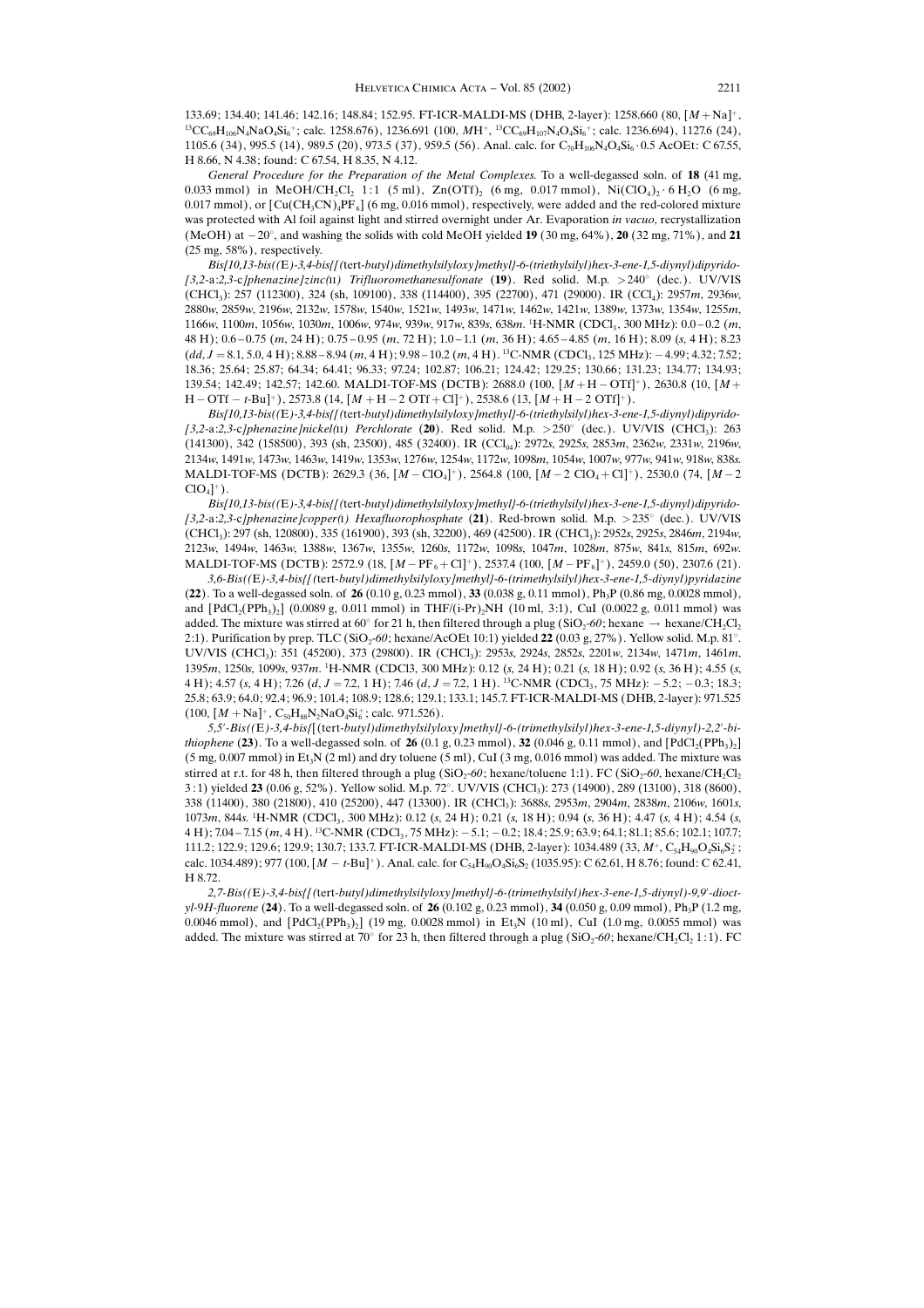$(SiO_2-60; \text{hexane/CH}_2Cl_2 1:1)$  yielded 24 (0.10 g, 85%). Yellow solid. M.p. 54°. UV/VIS (CHCl<sub>3</sub>): 273 (17200), 323 (20000), 375 (60000), 392 (46400). IR (CHCl<sub>3</sub>): 2930m, 2856s, 2133w, 1465s, 1252m, 1103m, 843s. <sup>1</sup>H-NMR  $(CDCl_3$ , 300 MHz): 0.14 (s, 24 H); 0.23 (s, 18 H); 0.59 (m, 4 H); 0.82 (t, J = 6.9, 6 H); 0.97 (s, 36 H); 1.05 - 1.26  $(m, 20 H)$ ; 1.86 - 1.98  $(m, 4 H)$ ; 4.58  $(s, 8 H)$ ; 7.41  $(s, 2 H)$ ; 7.42  $(d, J = 8.4, 2 H)$ ; 7.63  $(d, J = 8.4, 2 H)$ . <sup>13</sup>C-NMR  $(CDCl_3, 75 MHz): -5.1; -0.1; 14.1; 18.5; 22.6; 23.8; 26.0; 29.3; 30.1; 31.8; 40.4; 55.2; 64.2; 87.3; 102.3; 102.7;$ 107.1; 120.2; 122.3; 126.3; 129.1; 130.7; 131.4; 141.1; 151.4. FT-ICR-MALDI-MS (DHB, 2-layer): 1281.819 (100,  $[M + Na]^+, C_{75}H_{126}NaO_4Si_6^+$ ; calc. 1281.817), 1258 (9, M<sup>+</sup>). Anal. calc. for  $C_{75}H_{126}O_4Si_6$  (1260.35): C 71.48, H 10.08; found: C 71.49, H 10.25.

This work was supported by the ETH Research Council. Financial support of the NCCR Nanoscale Science is also gratefully acknowledged. We thank B. Stump, M. Zanni, and I. Rybicki for synthetic contributions during the advanced organic laboratory course OCP2.

## **REFERENCES**

- [1] R. E. Martin, J. A. Wytko, F. Diederich, C. Boudon, J.-P. Gisselbrecht, M. Gross, Helv. Chim. Acta 1999, 82, 1470.
- [2] R. E. Martin, U. Gubler, C. Boudon, V. Gramlich, C. Bosshard, J.-P. Gisselbrecht, P. Günter, M. Gross, F. Diederich, Chem. - Eur. J. 1997, 3, 1505.
- [3] R. E. Martin, U. Gubler, J. Cornil, M. Balakina, C. Boudon, C. Bosshard, J.-P. Gisselbrecht, F. Diederich, P. Günter, M. Gross, J.-L. Brédas, Chem. - Eur. J. 2000, 6, 3622.
- [4] M. J. Edelmann, M. A. Estermann, V. Gramlich, F. Diederich, Helv. Chim. Acta 2001, 84, 473.
- [5] M. J. Edelmann, S. Odermatt, F. Diederich, Chimia 2001, 55, 132.
- [6] P. Siemsen, R. C. Livingston, F. Diederich, Angew. Chem. 2000, 112, 2740; Angew. Chem., Int. Ed. 2000, 39, 2632; A. S. Hay, J. Org. Chem. 1962, 27, 3320.
- [7] S. Takahashi, Y. Kuroyama, K. Sonogashira, N. Hagihara, Synthesis 1980, 627; K. Sonogashira, in ∙Metalcatalyzed Cross-coupling Reactions', Eds. F. Diederich, P. J. Stang, Wiley-VCH, Weinheim, 1998, pp. 203-230.
- [8] H. A. Dieck, F. R. Heck, J. Organomet. Chem. 1975, 93, 259.
- [9] R. Diaz, O. Reyes, A. Francois, A. M. Leiva, B. Loeb, Tetrahedron Lett. 2001, 42, 6463.
- [10] M. Yamada, Y. Tanaka, Y. Yoshimoto, S. Kuroda, I. Shimao, Bull. Chem. Soc. Jpn. 1992, 65, 1006.
- [11] J. E. Dickeson, L. A. Summers, Aust. J. Chem. **1970**, 23, 1023.
- [12] R. Lopez, B. Loeb, T. Boussie, T. J. Meyer, Tetrahedron Lett. 1996, 37, 5437.
- [13] C. J. Moody, C. W. Rees, R. Thomas, *Tetrahedron* 1992, 48, 3589.
- [14] E. Amouyal, A. Homsi, J.-C. Chambron, J.-P. Sauvage, J. Chem. Soc., Dalton Trans. 1990, 19, 1841.
- [15] J. Druey, P. Schmidt, Helv. Chim. Acta 1950, 33, 1080.
- [16] L. L. Miller, Y. Yu, J. Org. Chem. 1995, 60, 6813.
- [17] M. S. Shin, Y. J. Kang, H. A. Chung, J. W. Park, D. H. Kweon, W. S. Lee, Y. J. Yoon, S. K. Kim, J. Heterocycl. Chem. 1999, 36, 1135.
- [18] R. H. Mizzoni, P. E. Spoerri, J. Am. Chem. Soc. 1951, 73, 1873.
- [19] S. Setayesh, A. C. Grimsdale, T. Weil, V. Enkelmann, K. Müllen, F. Meghdadi, E. J. W. List, G. Leising, J. Am. Chem. Soc. 2001, 123, 946.
- [20] S. Setayesh, D. Marsitzky, K. Müllen, Macromolecules 2000, 33, 2016.
- [21] J. E. Huheey, 'Anorganische Chemie. Prinzipien von Struktur und Reaktivität', Walter de Gruyter, Berlin, 1988.
- [22] V. V. Osipov, M. N. Usacheva, I. I. Dilung, Teor. Eksp. Khim. 1978, 14, 703; Theor. Exp. Chem. 1978, 14, 549.
- [23] N. I. Rtishchev, A. N. Dobrodei, A. V. El'tsov, Zh. Obshch. Khim. 1999, 69, 1731; Russ. J. Gen. Chem. 1999, 69, 1658.
- [24] F. Dörr, H. Gropper, Ber. Bunsen-Ges. Phys. Chem. 1963, 67, 193.
- [25] G. G. Guilbault, in 'Practical Fluorescence', Ed. G. G. Guilbault, Marcel Dekker, New York, 1990, pp. 1 -40.
- [26] E. Birckner, U. W. Grummt, A. H. Goller, T. Pautzsch, D. A. M. Egbe, M. Al-Higari, E. Klemm, J. Phys. Chem. A 2001, 105, 10307.
- [27] D. A. Skoog, J. J. Leary, 'Molekülfluoreszenz-, Phosphoreszenz- und Chemilumineszenzspektroskopie', Springer-Verlag, Berlin, 1996.